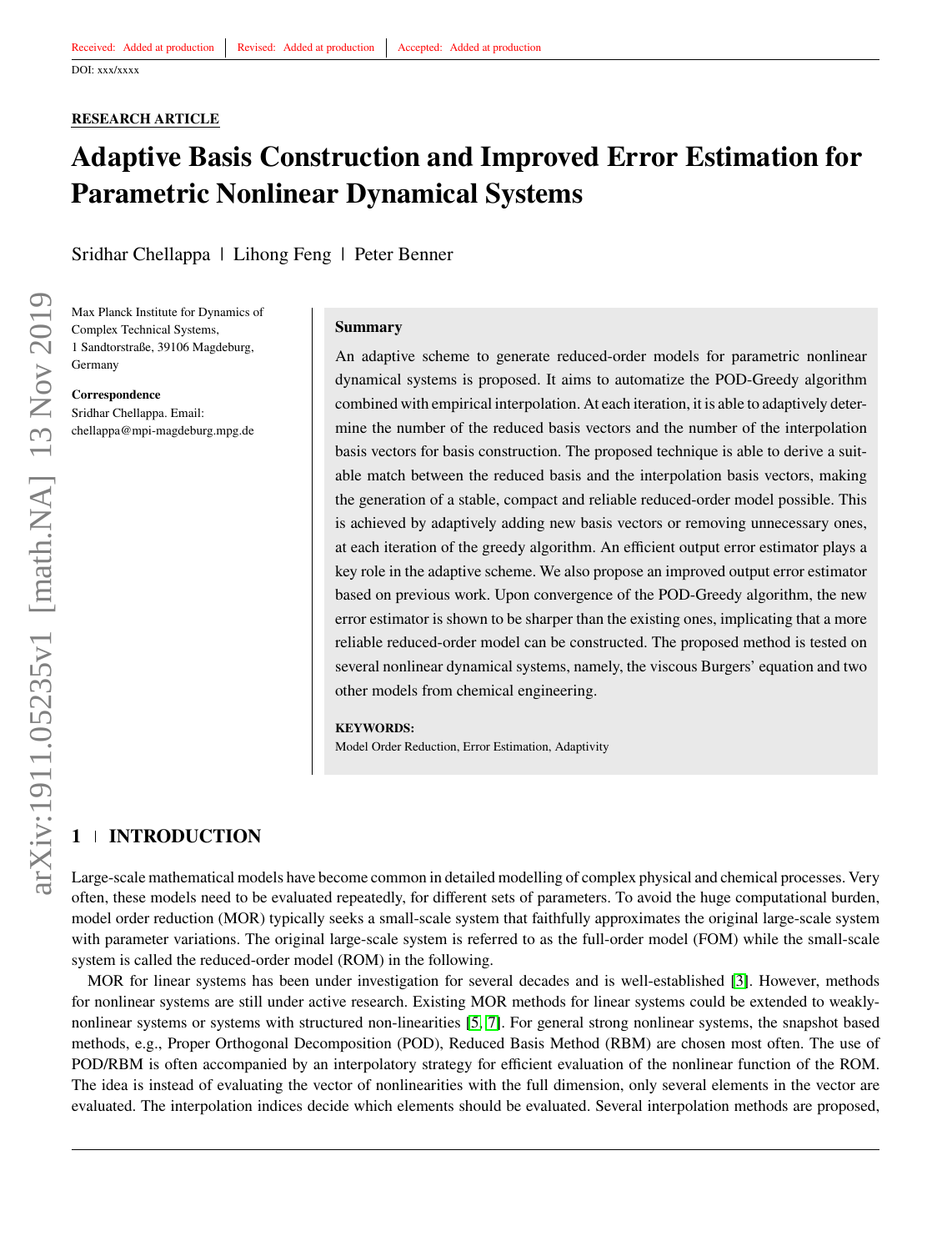e.g., the Empirical Interpolation Method (EIM)[\[2\]](#page-23-0), the Discrete Empirical Interpolation Method (DEIM) [\[8,](#page-24-3) [13\]](#page-24-4), the hyperreduction method in [\[1\]](#page-23-1). POD with DEIM, i.e. POD-DEIM, was proposed for MOR of non-parametric nonlinear systems [\[8\]](#page-24-3), while RBM combined with EIM (RBM-EIM for short) is often applied to parametric nonlinear systems.

A standard implementation of POD-DEIM is to separately generate the reduced bases (RB) for the state vector and the interpolation bases for the nonlinear vector using POD and DEIM, respectively. This technique nevertheless does not guarantee that the ROM and the interpolation bases are as small as possible. In the worst case, the ROM might be unstable. To avoid these issues, the authors in [\[11\]](#page-24-5) introduced a method of adaptively constructing the RB and the DEIM bases. The adaptivity is guided by an a posteriori output error estimator for the ROM. Finally, a compact and reliable ROM is obtained. The algorithm in [\[11\]](#page-24-5) has several drawbacks. Firstly, it is only applicable to non-parametric systems. Secondly, the adaptive scheme is only *one-way*. This means, the interpolation bases can only be extended but cannot be shrunk when necessary. Therefore, the number of the initial basis vectors must be small enough, which could cause more iterations until convergence. Thirdly, the error estimator used in [\[11\]](#page-24-5) is not ideally sharp and could be further improved.

For parametric systems, direct implementation of RBM-EIM by separately implementing EIM could give rise to similar issues as for non-parametric systems caused by POD-DEIM. In addition, the EIM needs FOM simulations at all samples in a training set, which is time consuming. This issue is also pointed out in [\[4,](#page-24-6) [9\]](#page-24-7). In [\[10\]](#page-24-8), RBM-EIM is implemented such that both the reduced basis and the interpolation basis are updated simultaneously. The update was done by trivially adding a single new member to each of the basis spaces at each iteration step of the POD-Greedy algorithm [\[14\]](#page-24-9) designed for parametric nonlinear systems.

Recently, adaptive schemes are proposed in [\[4,](#page-24-6) [9\]](#page-24-7) for RB and EIM bases construction. The authors in [\[9\]](#page-24-7) propose a SER method of simultaneously enriching the RB and EIM bases for nonlinear but stationary problems. The idea is to start with an initial FOM solution at one parameter sample to initialize the EIM. The initial EIM is then used for FOM simulation, from which an initial RB vector is computed. The RB then yields an initial ROM. The ROM solutions at all samples of the parameter are then projected back to produce the approximate FOM solutions. The EIM is updated from the approximate snapshots of the nonlinear function being evaluated at the approximate FOM solutions. In the subsequent iterations, the FOM is never simulated. Instead, only the ROM is updated with the updated EIM, and is then simulated to get the updated approximate FOM solutions, so that a new loop of updates is triggered. Since only the ROM is simulated for EIM and RB updates, the snapshots used for EI and RB construction are approximate snapshots. SER can be considered as an approximate RB-EIM method.

A progressive EIM (PREIM) method for nonlinear, dynamical (time-dependent) systems is proposed in [\[4\]](#page-24-6). A special case of the method is a natural extension of the SER method in [\[9\]](#page-24-7). The PREIM method evaluates the nonlinear function not only at the approximate FOM solution, but also at the high-fidelity FOM solution, whenever available. More precisely, if a new sample of the parameter is selected for RB enrichment, the high-fidelity solution at this sample and the corresponding many time instances need to be computed to enrich the RB bases. The nonlinear function evaluated at the high-fidelity solution of this sample can be readily obtained. For other samples in the training set, the nonlinear function is evaluated at the approximate FOM solutions computed from the ROM. Therefore, this method can be referred to as semi-approximate RB-EIM.

In this work, we propose a new adaptive scheme of RB-(D)EIM basis enrichment for parametric nonlinear systems. As compared with the adaptive POD-DEIM in [\[11\]](#page-24-5),

- we have extended the technique to parametric nonlinear systems. The extension is nontrivial, since our adaptive scheme is constructed based on POD-Greedy [\[14\]](#page-24-9), tailored for parametric systems. Furthermore, the DEIM/EIM does not need to be pre-implemented, avoiding solving the FOM at all samples in the training set.
- We have made the adaptivity more flexible. The RB and (D)EIM bases enrichment is now a *two-way* technique. i.e., it is not only for adaptive basis extension but also for adaptive basis shrinking according to a user-defined error tolerance of the ROM, and the user-given initial basis dimensions.
- An improved and sharper output error estimator is derived for both non-parametric and parametric systems, which can be further used in the proposed adaptive schemes. Radial basis function interpolation is applied to compute the parameterdependent inf-sup constant cheaply and fast, so that singular value decompositions of a full dimensional matrix at all the samples of the parameter are avoided. In [\[16\]](#page-24-10) the authors propose a Kriging interpolation based method to estimate the inf-sup constant and also remark on the connections between Kriging and radial basis interpolation. In this work, we apply the more straightforward method of radial basis interpolation as proposed in [\[21\]](#page-24-11), where the interpolation points are adaptively constructed. Adaptivity is nevertheless not considered in [\[16\]](#page-24-10).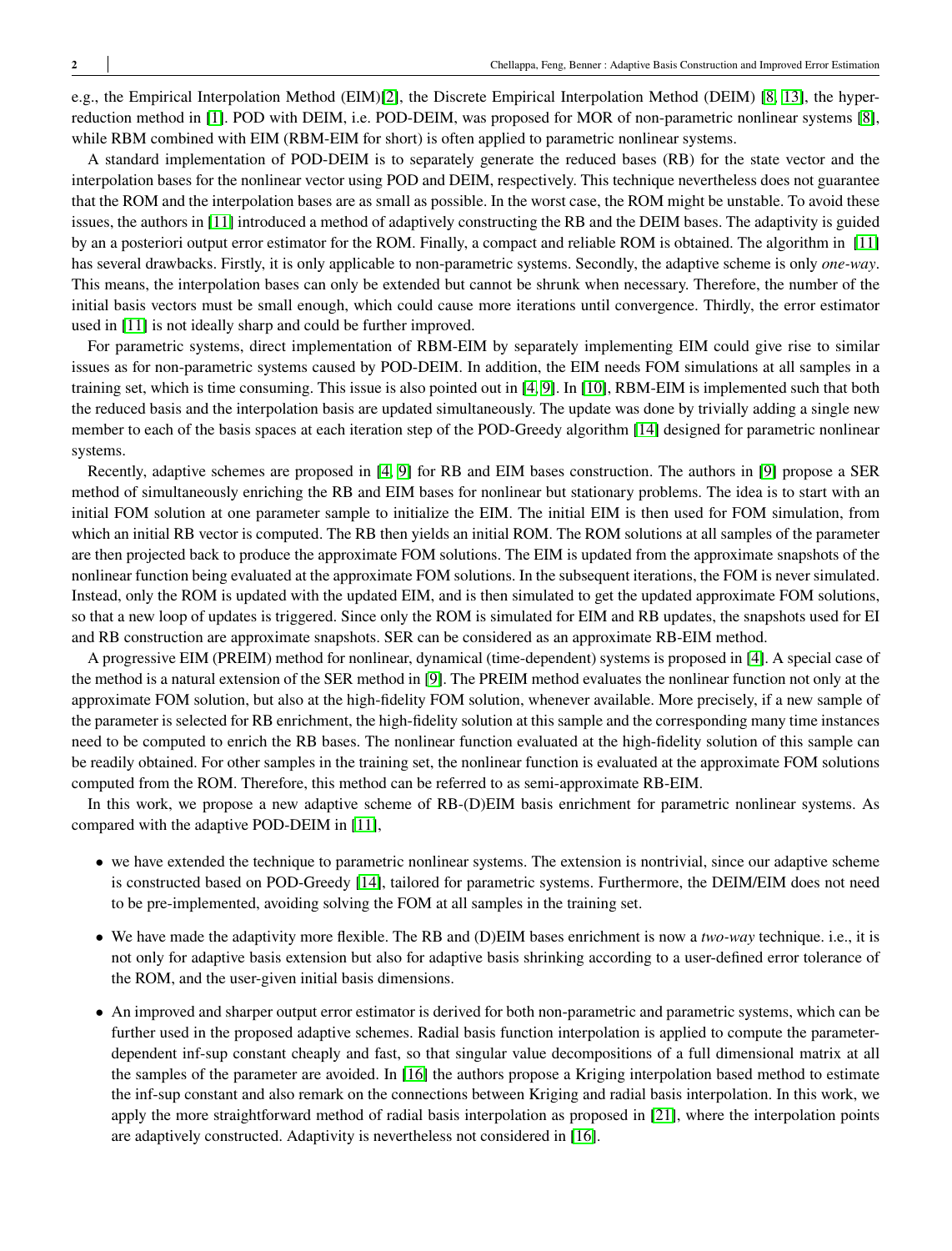As compared with SER, PREIM in [\[4,](#page-24-6) [9\]](#page-24-7),

- we do not use the approximate state to evaluate the nonlinear function during the RB and EIM construction so that no extra errors are introduced. For DEIM/EIM, we only use the *high-fidelity* solutions that are needed for RB enrichment and are computed by FOM simulation at the parameter samples selected iteratively by the POD-Greedy algorithm. The nonlinear function is evaluated only at those high-fidelity FOM solutions that are available *for free*.
- For both methods, SER and PREIM, a new sample is selected for basis enrichment according to the approximation quality of EIM rather than the ROM quality. Furthermore, the selection process might be time consuming for dynamical systems, since it is done at every parameter sample in the training set and at each time instance corresponding to each sample. Our adaptive scheme is based on an efficient output error estimator for the ROM. At each iteration, a new sample is selected by considering both the EIM error and the RB error. The parameter selection follows POD-Greedy, but the adaptive bases enrichment is based on the separate contributions of the RB and EIM errors to the whole ROM error, thanks to the error estimator.
- At each iteration of either SER or PREIM, only one candidate vector is computed for EIM basis enrichment. Our proposed adaptive scheme makes adaptive EIM construction possible, meaning the number of the new EI basis vectors for basis extension could vary at each iteration. Moreover, the dimension of both RB and EI basis space can also be adaptively shrunk according to the error estimator.
- Beyond those aspects, we have made the RB enrichment adaptive, which is not considered in either SER, PREIM or standard POD-Greedy. This means the number of POD modes to be added to the RB space is adaptively varied at each POD-Greedy iteration.

Note that in [\[23\]](#page-25-0) an adaptive POD-Greedy algorithm is also proposed, but with different adaptivity. There, the algorithm focuses on adaptively enriching the training set of the parameters.

#### **Summary of contributions:**

- In Section 3, we propose an improved primal-dual based output error estimator. The error estimator can be seen as being composed of two parts. The first part is the product of the norms of two residuals: the dual residual and the primal residual. The second part is associated with the approximate state of the dual system. We show that the norm of the dual residual (residual of the dual system) can be further reduced by introducing more efficient solvers for the dual system. The second part of the error estimator can also be reduced by introducing a modified output. Upon convergence of the POD-Greedy algorithm, the new error estimator is shown to be much sharper than the existing ones.
- In Section 4, an adaptive process for RB-(D)EIM basis generation is proposed, which we call adaptive POD-Greedy- (D)EIM. Since we improved the existing adaptive POD-DEIM using the improved error estimator and the proposed twoway approach, we also show the improved adaptive POD-DEIM in this section.
- To efficiently compute the inf-sup constant for error estimation, we apply the radial basis interpolation approach [\[21\]](#page-24-11) to approximate the inf-sup constant for parametric systems. It shows good accuracy and speed-up.
- The proposed ideas are tested on several examples in Section 5 including two examples from chemical engineering a fluidized bed crystallizer model and a batch chromatographic model.

The remaining part of the paper is organized as follows. In Section 2, the standard algorithms, on which the proposed adaptive algorithm is built, are reviewed: POD, POD-Greedy, EIM and DEIM. Since the adaptive algorithm is based on an efficient error estimator, we introduce an improved output error estimator in Section 3. The adaptive POD-Greedy-(D)EIM is proposed in Section 4. Simulation results are presented in Section 5, and conclusions are given in Section 6.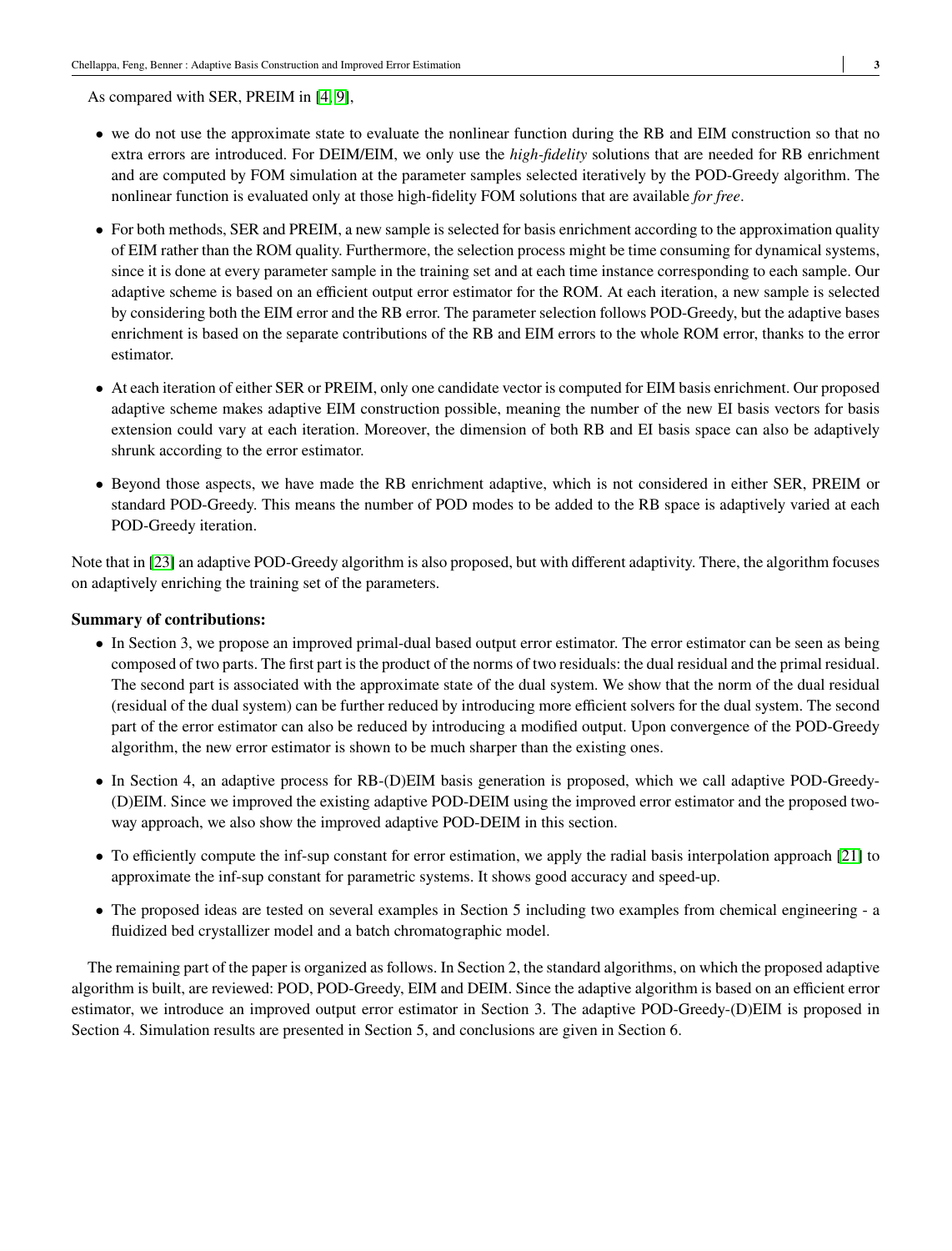## **2 PRELIMINARIES**

In this section, we review existing algorithms for model order reduction of nonlinear parametric systems, which are the building blocks of the proposed adaptive algorithm. Consider a parametric, nonlinear dynamical system of the following form,

<span id="page-3-0"></span>
$$
E(\mu)\dot{x}(t, \mu) = A(\mu)x(t, \mu) + f(x(t, \mu), \mu) + B(\mu)u(t),
$$
  

$$
y(t, \mu) = C(\mu)x(t, \mu),
$$
 (1)

where

- $\mu \in \mathbb{R}^d$  is a vector of parameters in a parameter domain  $\mathcal{P} \subset \mathbb{R}^d$ ,
- $x(t, \mu)$ ,  $f(x(t, \mu), \mu) \in \mathbb{R}^N$  are the state and the state dependent nonlinear vectors respectively,
- $u(t) \in \mathbb{R}^{N_I}$  is the input signal,
- $y(t, \mu) \in \mathbb{R}^{N_O}$  is the output/quantity of interest,
- $E(\mu)$ ,  $A(\mu) \in \mathbb{R}^{N \times N}$  are the system matrices,
- $B(\mu) \in \mathbb{R}^{N \times N_I}$ ,  $C(\mu) \in \mathbb{R}^{N_O \times N}$  are the input and output matrices, respectively.

Such systems typically arise from the spatial discretization of parametric partial differential equation (PDEs) through finite difference, finite element or finite volume methods. Since  $N$  is typically large, we wish to find a system of reduced order  $r \ll N$ , that accurately approximates the original system solution.

## **2.1 Parametric Model Order Reduction via projection**

Assume the solution to [\(1\)](#page-3-0) lies in a low dimensional subspace, then it is possible to construct a matrix  $V \in \mathbb{R}^{N \times r}$  with low rank (*𝑟 ≪ 𝑁*), whose columns constitute an orthogonal basis that spans this subspace, such that the solution can be approximated by the basis vectors. Then a ROM can be given via Petrov-Galerkin projection,

<span id="page-3-1"></span>
$$
E_r(\mu)\dot{x}_r(t,\mu) = A_r(\mu)x_r(t,\mu) + f_r(Vx_r(t,\mu),\mu) + B_r(\mu)u(t),
$$
  
\n
$$
y_r(t,\mu) = C_r(\mu)x_r(t,\mu),
$$
\n(2)

where

- $W \in \mathbb{R}^{N \times r}$  is a matrix, whose columns span a test subspace,
- $x_r(t, \mu) \in \mathbb{R}^r$ , is the reduced state vector,
- $f_r(Vx_r(t, \mu), \mu) := W^T f(Vx_r(t, \mu), \mu) \in \mathbb{R}^r$ , is the reduced nonlinear vector,
- $A_r(\mu) := W^T A(\mu) V \in \mathbb{R}^{r \times r}, E_r(\mu) := W^T E(\mu) V \in \mathbb{R}^{r \times r}$  are the reduced system matrices,
- $B_r(\mu) := W^T B(\mu) \in \mathbb{R}^{r \times N_I}, C_r(\mu) := C(\mu)V \in \mathbb{R}^{N_O \times r}$  are the reduced input and output matrices respectively.

For parametric nonlinear dynamical systems, snapshot based methods are widely used to construct the basis vectors in  $V$  and Galerkin projection is often chosen to construct the ROM, i.e.  $W = V$ . POD is either used as an independent method or as an intermediate step in POD-Greedy [\[14\]](#page-24-9) for ROM construction. Throughout the paper, ‖ ⋅ ‖ refers to the vector 2-norm or the matrix spectral norm.

#### **2.2 POD and POD-Greedy**

Proper orthogonal decomposition (POD) is a procedure of constructing an optimal orthonormal basis that is used to approximate a given dataset. Consider a matrix  $X \in \mathbb{R}^{N \times K}$ , consisting of the given data. Let rank(*X*) =  $r_X$ . For any  $\ell \leq r_X$ , POD gives rise to an orthonormal basis  $\{u_i\}_{i=1}^{\ell}$  satisfying the following optimality criterion,

$$
\{u_{i}\}_{i=1}^{\ell} = \arg \min_{\{\tilde{u}_{i}\}_{i=1}^{\ell}} \sum_{j=1}^{K} \left\|x_{j} - \sum_{k=1}^{l} \langle x_{j}, \tilde{u}_{k} \rangle \tilde{u}_{k} \right\|^{2},
$$
  
s.t,  $\langle \tilde{u}_{i}, \tilde{u}_{j} \rangle = \delta_{ij}, 1 \le i, j \le \ell.$  (3)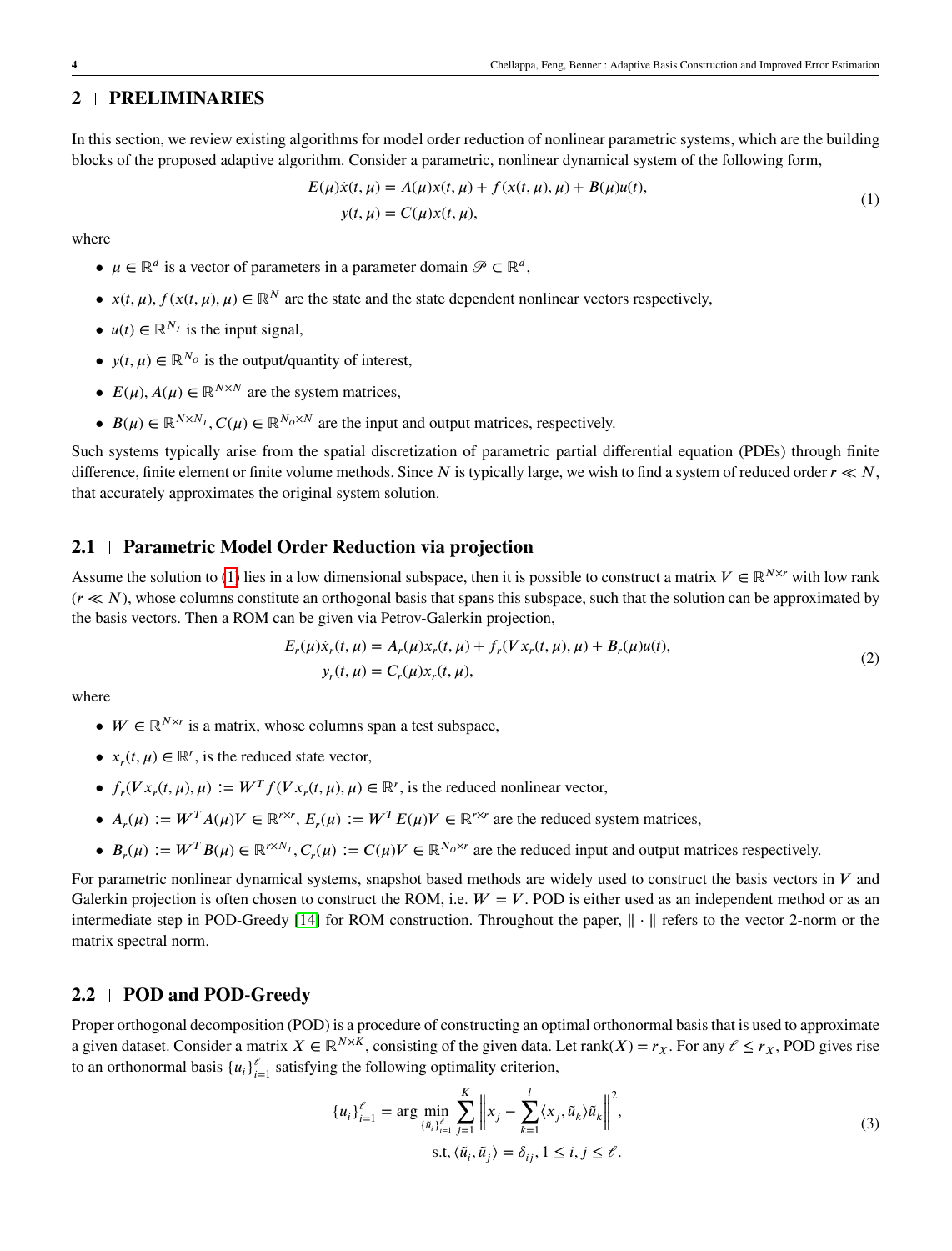#### <span id="page-4-0"></span>**Algorithm 1** Proper orthogonal decomposition (POD)

**Input:** Snapshots  $X = [x(t_1), x(t_2), \dots, x(t_K)]$ , tolerance  $\epsilon_{\text{POD}}$  (a heuristically chosen small value).

Output: POD basis matrix *V*.

\n1: Perform 
$$
X \xrightarrow{\text{SVD}} U\Sigma W^T
$$
,  $\Sigma := \begin{bmatrix} D & 0 \\ 0 & 0 \end{bmatrix}$ ,  $D := diag(\sigma_1, \sigma_2, \ldots, \sigma_{r_X})$ .

\n2: Find *r*, s.t.,  $\sum_{i=r+1}^{r_X} \sigma_i / \sum_{i=1}^{r_X} \sigma_i < \epsilon_{\text{POD}}$ , *r\_X* is the number of non-zero singular values from Σ, *V* = *U*(: , 1 : *r*).

The basis vectors  $\{u_i\}_{i=1}^e$  are called the POD basis, and they are obtained through the Singular Value Decomposition (SVD) of *X*. When POD is used to compute the projection matrix *V* for MOR of a dynamical system, the system is first simulated to obtain solutions  $x(t_1)$ ,  $x(t_2)$ , ...,  $x(t_K)$  at (selected) time instances  $t_1, t_2, ..., t_K$ , which are called *snapshots*, then the POD basis of the snapshot matrix  $X := [x(t_1), x(t_2), \dots, x(t_K)]$  defines the projection matrix *V*. Algorithm [1](#page-4-0) demonstrates the construction of *𝑉* through POD.

For parametric systems, one needs a suitable method to capture the variation in the solution manifold due to the parameter variations. For this purpose, we adopt the POD-Greedy approach [\[14\]](#page-24-9). It relies on POD in time domain and a greedy selection in the parameter domain; it is a standard implementation of the RBM for parametric dynamical systems. The details are given in Algorithm [2.](#page-4-1) A crucial ingredient of the algorithm is the availability of a cheap and sharp error estimator  $\Delta$ . At each iteration, the error estimator must be evaluated  $n_{\text{train}}$  times, where  $n_{\text{train}}$  is the cardinality of the parameter training set  $\Xi$  [\[24\]](#page-25-1). Therefore, it is important that the error estimator is computed in a rapid and reliable manner.

## **2.3 EIM and DEIM**

From [\(2\)](#page-3-1), we observe that the complexity of evaluating the nonlinear term  $f_r$ , still depends on the FOM, since we need to first evaluate it at  $Vx_r \in \mathbb{R}^N$  for a given parameter  $\mu$ . Some interpolation techniques are proposed to reduce this complexity.

## **Empirical interpolation.**

The Empirical Interpolation Method was introduced in the context of the Reduced Basis Method, in order to reduce the complexity in evaluating nonaffine parameter dependence or nonlinear dependance in the ROM [\[2,](#page-23-0) [13\]](#page-24-4). Both the interpolation indices and the interpolation basis vectors are chosen in a greedy manner.

#### **Discrete empirical interpolation.**

The discrete variant of EIM, i.e. DEIM was introduced in [\[8\]](#page-24-3). The main differences of DEIM from EIM include two aspects. One is the interpolation basis construction: DEIM uses the *pre-computed POD basis* of the nonlinear snapshot matrix via SVD, as the interpolation basis, whereas EIM constructs the interpolation basis iteratively through a greedy algorithm and from the nonlinear snapshots. The other aspect is the interpolation indices selection: DEIM selects the interpolation indices by looking at the distance between the current *interpolation basis* vector and its approximation obtained via interpolation using the previous interpolation basis vectors. However, EIM chooses the interpolation indices based on the distance between the current *nonlinear snapshot* vector and its approximation obtained via interpolation using the previous interpolation basis vectors.

<span id="page-4-1"></span>**Algorithm 2** Standard POD-Greedy [\[14\]](#page-24-9)

**Input:** Parameter training set Ξ *⊂* 𝒫 , tolerance tol. **Output:** Basis matrix *V*. 1: Initialize.  $V = [$  ],  $\mu^* \in \Xi$ . 2: while  $\mathbf{do}\Delta(\mu^*)$  > tol 3: Simulate FOM at  $\mu^*$  and obtain snapshots,  $X = [x(t_1, \mu^*), x(t_2, \mu^*), \dots, x(t_K, \mu^*)]$ . 4: Update the projection matrix  $\bar{X} := (X - \text{Proj}_{\mathcal{V}}(X)) \xrightarrow{\text{SVD}} U\Sigma W^T$ ,  $\mathcal{V}$  is the subspace spanned by  $V$ . 5:  $V \leftarrow \text{orth}\{V, U(:, 1)\}.$ 6:  $\mu^* := \arg \max \Delta(\mu).$ *𝜇*∈Ξ 7: **end while**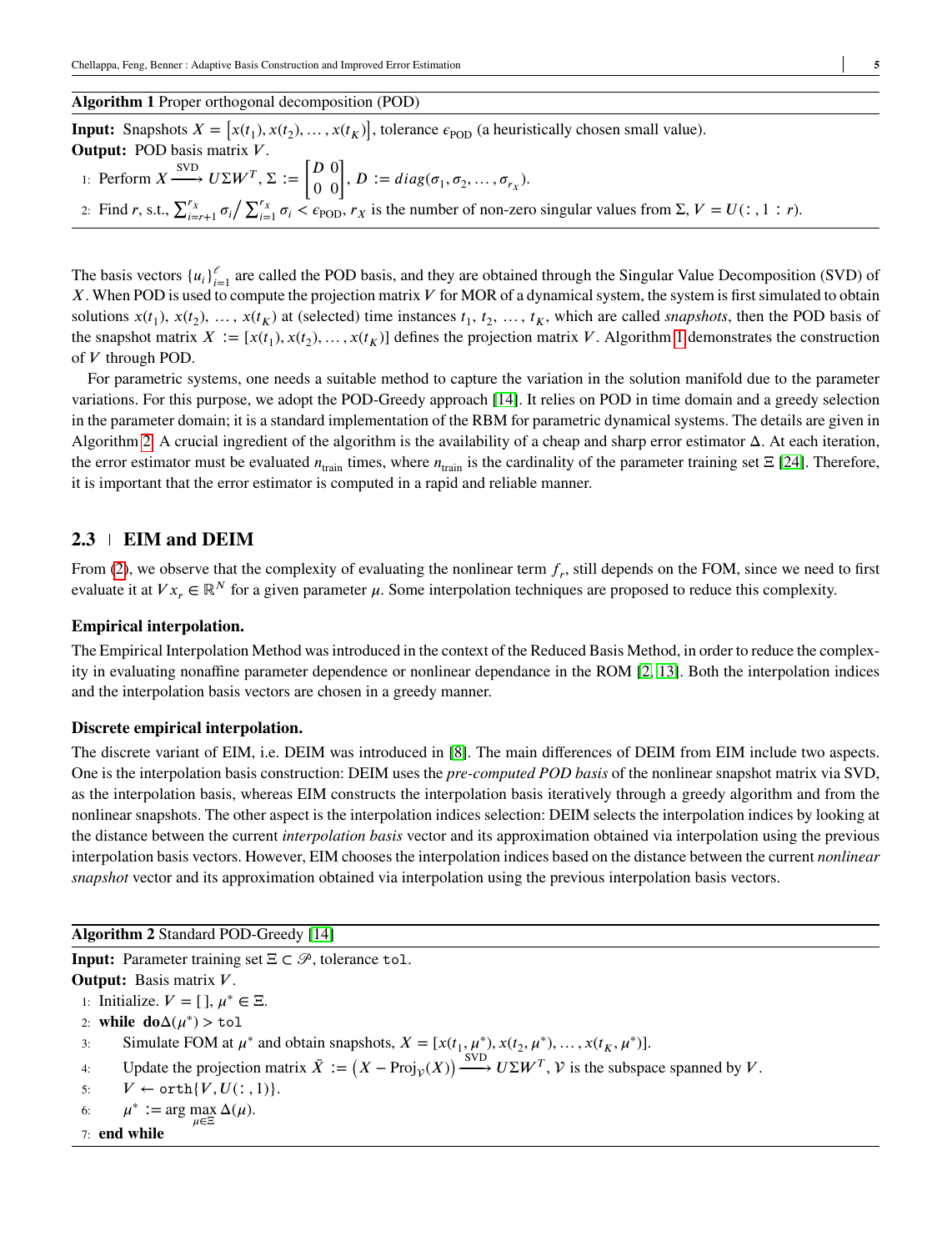## <span id="page-5-0"></span>**Algorithm 3** Empirical interpolation method (EIM)[\[2\]](#page-23-0)

**Input:** Snapshots of the nonlinear vector at a set of parameter samples,  $F = [f(x(t_1, \mu_1), \mu_1), \dots, f(x(t_K, \mu_1), \mu_1), \dots, f(x(t_1, \mu_{n_s}), \mu_{n_s}), \dots, f(x(t_K, \mu_{n_s}), \mu_{n_s})] := [f_1, \dots, f_{Kn_s}] \in \mathbb{R}^{N \times K \cdot n_s}$ maximal iteration steps  $max\_iter$ , tolerance  $\epsilon_{def}$ ,  $n_s$  is the total number of parameter samples.

**Output:** EIM basis  $U_f = [\zeta_1, \zeta_2, \dots, \zeta_\ell]$ , index matrix  $P = [e_{g_1}, e_{g_2}, \dots, e_{g_\ell}]$ .

1: Initialize  $U_f = [ ] , P = [ ] , m = 1.$ 

2: Select the snapshot that maximizes the norm.  $\eta_1 = \arg \max_f ||f_i||$ , the interpolation index is given as the position of the  $f_i$ <br> $1 \leq i \leq K \cdot n_s$ 

row element of  $\eta_1$  with maximal magnitude.  $[\sim,\wp_1] = \max(|\eta_1|)$ , where  $\eta_1 = [\eta_{11}, \eta_{12}, \dots, \eta_{1N}]^T$ . Here, max() refers to the MATLAB<sup>®</sup> function.

3: The first interpolation basis vector,  $\zeta_1 = \eta_1 / \eta_{1, \wp_1}$ .

4: Update the interpolation matrix 
$$
U_f \leftarrow [U_f, \zeta_1]
$$
,  $P \leftarrow [P, e_{\wp_1}]$ .

- 5: **while**  $m \leq max\_iter$  **do**
- 6:  $m = m + 1$ .
- Form the m<sup>th</sup> EIM interpolation for each snapshot vector in  $F: \mathcal{I}_m[f_i] = U_f (P^T U_f)^{-1} P^T f_i$ ,  $i = 1, ..., K \cdot n_s$ .

8: Find  $f^* = \arg \max_{f_i} f_i$ <br>  $\lim_{1 \le i \le K \cdot n_s} f_i$  $||f_i - \mathcal{I}_m[f_i]||$ . Determine residual  $\eta_m = f^* - \mathcal{I}_m[f^*]$ . 9: **if**  $\|\eta_m\| < \epsilon_{\text{def}}$  then 10:  $m = m - 1$ . 11: stop. 12: **end if**  $\sim$ ,  $\mathcal{G}_{m}$ ] = max(| $\eta_{m}$ |). Set  $\zeta_{m} = \eta_{m}/\eta_{m,\mathcal{G}_{m}}$ 

 $13:$ 14:  $U_f \leftarrow [U_f, \zeta_m], P \leftarrow [P, e_{\wp_m}].$ <br>14:  $U_f \leftarrow [U_f, \zeta_m], P \leftarrow [P, e_{\wp_m}].$ 

15: **end while**

Both EIM and DEIM consider the following approximation for the nonlinear term,

$$
f(x(t,\mu),\mu) \approx U_f c(t,\mu),\tag{4}
$$

where  $U_f$  is the matrix of interpolation vectors and  $c(t, \mu)$  is the vector of the time-parameter dependent coefficients. The interpolation is achieved by choosing a few interpolation indices where the approximation matches the original function, i.e.

<span id="page-5-1"></span>
$$
P^{T} f(x(t, \mu), \mu) = P^{T} U_{f} c(t, \mu),
$$
\n(5)

where  $P = [e_{\wp_1}, e_{\wp_2}, \dots, e_{\wp_\ell}]$  is a column permutation of the identity matrix, such that the *i*<sup>th</sup> column  $e_{\wp_i}$ , is all zeros except for the  $\wp_i$ -th row where the value is 1. It stores all the interpolation indices  $\wp_1, \ldots, \wp_{\ell}$ . We provide both algorithms as Algorithm [3](#page-5-0) and Algorithm [4](#page-6-0) for the sake of completeness.

#### **ROM after interpolation.**

Using either EIM or DEIM, the ROM in [\(2\)](#page-3-1) can now be evaluated as,

$$
E_r(\mu)\dot{x}_r(t,\mu) = A_r(\mu)x_r(t,\mu) + V^T U_f (P^T U_f)^{-1} P^T f(Vx_r(t,\mu),\mu) + B_r(\mu)u(t),
$$
  
\n
$$
y_r(t,\mu) = C_r(\mu)x_r(t,\mu).
$$
\n(6)

*Remark 1*. The term  $V^T U_f (P^T U_f)^{-1}$  in [\(6\)](#page-5-1) can be precomputed. In evaluating  $P^T f(Vx_r(t,\mu),\mu)$ , only a few terms (say,  $\ell_{\rm EI} \ll N$  terms) of the nonlinear vector  $f(Vx_r(t,\mu), \mu)$  needs to be evaluated, thereby removing the bottleneck in computing the nonlinear term of the ROM.

*Remark 2.* Algorithm [2](#page-4-1) can be combined with either EIM or DEIM for MOR of nonlinear systems. The interpolation bases are precomputed before starting the greedy loop. Algorithm [5](#page-6-1) illustrates the Standard POD-Greedy-(D)EIM algorithm. Clearly, the nonlinear vector needs to be evaluated at all samples of  $\mu \in \Xi$ , at which the FOM needs to be simulated.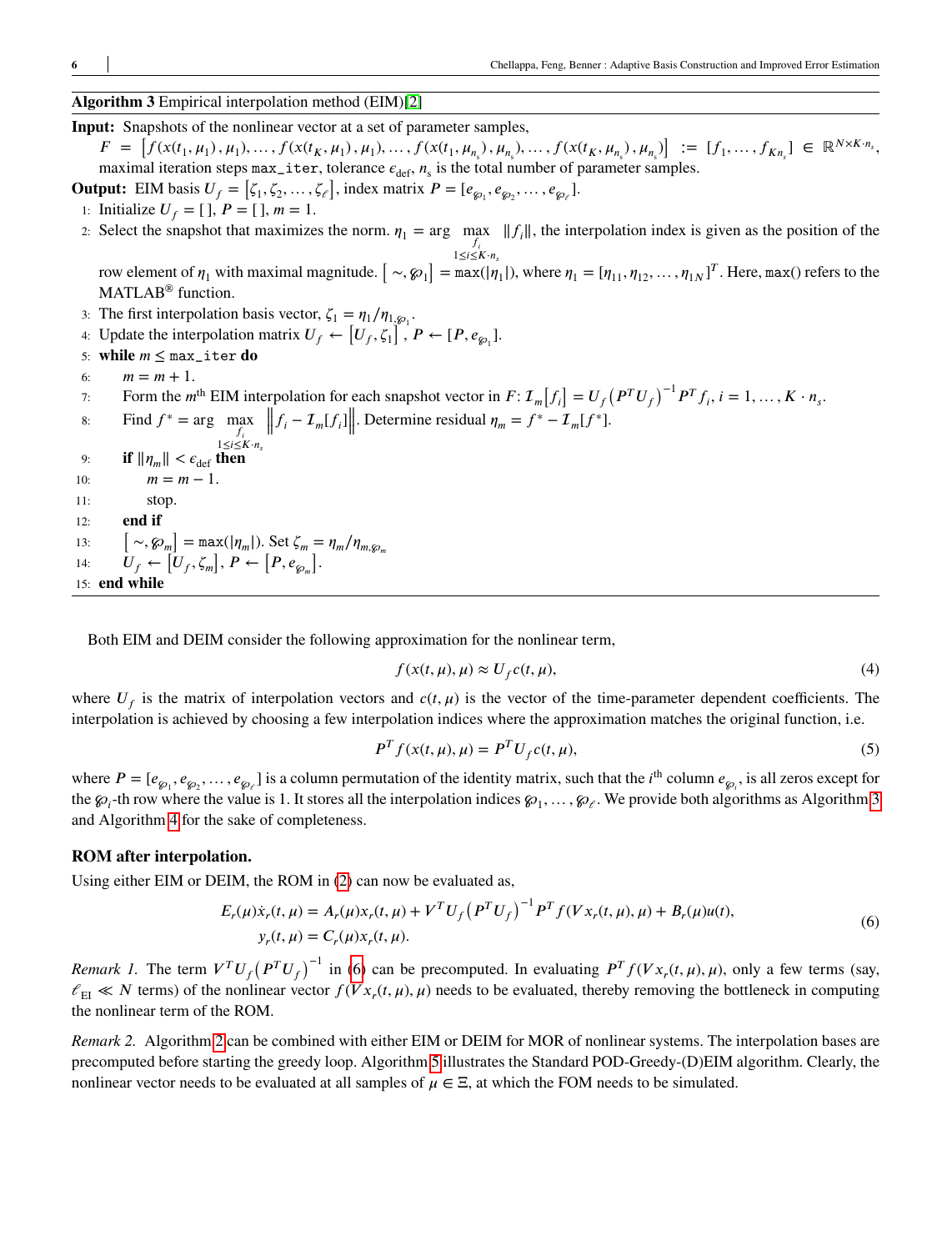## <span id="page-6-0"></span>**Algorithm 4** Discrete empirical interpolation method (DEIM)[\[8\]](#page-24-3)

**Input:** Snapshots of the nonlinear vector at a set of parameter samples,  $F =$  $[f(x(t_1,\mu_1),\mu_1),...,f(x(t_K,\mu_1),\mu_1),...,f(x(t_1,\mu_{n_s}),\mu_{n_s}),...,f(x(t_K,\mu_{n_s}),\mu_{n_s})], \epsilon_{\text{POD}}, n_s$  is as defined in Algorithm [3.](#page-5-0) **Output:** DEIM basis  $U_f$ , index matrix  $P = [e_{\wp_1}, e_{\wp_2}, \dots, e_{\wp_\ell}].$ 1: **Initialize**  $U_f = [ ]$ ,  $P = [ ]$ . 2: Perform  $F \xrightarrow{\text{SVD}} U\Sigma W^T$ , where  $U := [u_1^f$  $\frac{f}{1}, u_2^f$  $\frac{f}{2}, \ldots, u_{r_F}^f], \Sigma :=$  $\begin{bmatrix} D_f & 0 \\ 0 & 0 \end{bmatrix}$ 3:  $D_f := diag(\sigma_1^f)$  $^f_1,\sigma^f_2$  $\sigma_{r_{F}}^{f}$ ). 4: Find  $\ell$ , s.t.,  $\sum_{i=\ell+1}^{r} \sigma_i^f$  $\int_{i}^{i} \sum_{i=1}^{r_{F}} \sigma_{i}^{f} < \epsilon_{\text{POD}}$ ,  $r_{F}$  is the number of non-zero singular values in  $\Sigma$ . 5: Select the first interpolation index as the position of the row element with maximal magnitude in the first column of  $U$ :  $\mathcal{D}_1 = \arg \max_{j \in \{1, 2, ..., N\}} |u_1^j|$  $\int_{1j}^{f}$ , where  $u_1^f$  $j'_{1} = [u'_{11}, u'_{12}, \dots, u'_{1}]$  $_{1N}^f$ <sup>T</sup>. 6:  $U_f \leftarrow u_1^f$  $I_1^J$ ,  $P \leftarrow [e_{\wp_1}].$ 7: **for**  $i = 2$  to  $\ell$  **do** 8: Solve  $(P^T U_f)c = P^T u_i^f$  $\frac{J}{i}$ , for *c*. 9: Form the residual,  $r_i = u_i^f - U_f c$ . 10:  $\mathcal{D}_i = \arg \max_{j \in \{1, 2, ..., N\}} |r_{ij}|.$  Here,  $r_i = [r_{i1}, r_{i2}, ..., r_{iN}]^T.$ 11:  $U_f \leftarrow [U_f, u_i^f]$  $\frac{J}{i}$ ],  $P \leftarrow [P, e_{\wp_i}]$ . 12: **end for**

## **3 IMPROVED** *A POSTERIORI* **OUTPUT ERROR ESTIMATION**

Error estimation plays a crucial role in both standard POD-Greedy and the proposed adaptive algorithms. Error estimators for RBM were mostly proposed based on the weak form of the PDE arising from the finite element discretization [\[27,](#page-25-2) [12,](#page-24-12) [14\]](#page-24-9). In [\[29\]](#page-25-3), an efficient output error estimator was proposed in the discretized vector space, which makes the error estimator straightforwardly applicable to the already discretized systems. There, the authors propose an *a posteriori* output error estimator for the ROM in [\(6\)](#page-5-1). It avoids the accumulation of the residual over time, a phenomenon often seen in other error estimation approaches [\[12,](#page-24-12) [14,](#page-24-9) [15\]](#page-24-13), and therefore is often much sharper than the other error estimators. Moreover, the error estimator is applicable to nonlinear dynamical systems. However, we observed that it is still possible to further improve the sharpness and computational efficiency of the error estimator from different aspects. In the following we briefly review the output error estimation in [\[29\]](#page-25-3) and propose an improved output error estimator, as well as a more efficient way of computing the error estimator. For the sake of concise notation, we do not explicitly show the parameter dependance of the system matrices  $(E, A, B, C)$  and vectors  $x(t, \mu)$ ,  $f(x(t, \mu), \mu)$ ,  $y(t, \mu)$ . The same shall also be followed by the corresponding dual system matrices and vectors that will be introduced below.

## **3.1 Output error estimator from [\[29\]](#page-25-3)**

In this subsection, we briefly review the output error estimator in [\[29\]](#page-25-3). As in [\[29\]](#page-25-3), we consider systems with single output, i.e.  $C \in \mathbb{R}^{1 \times N}$  and *y* is a scalar in [\(1\)](#page-3-0). We will address the error estimation for multiple outputs in Remark [4.](#page-9-0) Consider a semi-implicit

#### <span id="page-6-1"></span>**Algorithm 5** Standard POD-Greedy-(D)EIM [\[24\]](#page-25-1)

**Input:** Parameter training set Ξ *⊂* 𝒫 , tolerance tol, maximal number of iterations max\_iter, snapshot matrix of the nonlinear vector,

 $F = [f(x(t_1, \mu_1), \mu_1), ..., f(x(t_K, \mu_1), \mu_1), ..., f(x(t_1, \mu_{n_{\text{train}}}), \mu_{n_{\text{train}}}), ..., f(x(t_K, \mu_{n_{\text{train}}}), \mu_{n_{\text{train}}})]$ , recall that  $n_{\text{train}}$  is the cardinality of the training set Ξ.

#### **Output:** Basis matrix *V*.

- 1: (D)EIM interpolation basis calculated using Algorithm [3](#page-5-0) or Algorithm [4.](#page-6-0)
- 2: Call Algorithm [2,](#page-4-1) where instead of the ROM in [\(2\)](#page-3-1), the ROM in [\(6\)](#page-5-1) is simulated at each iteration.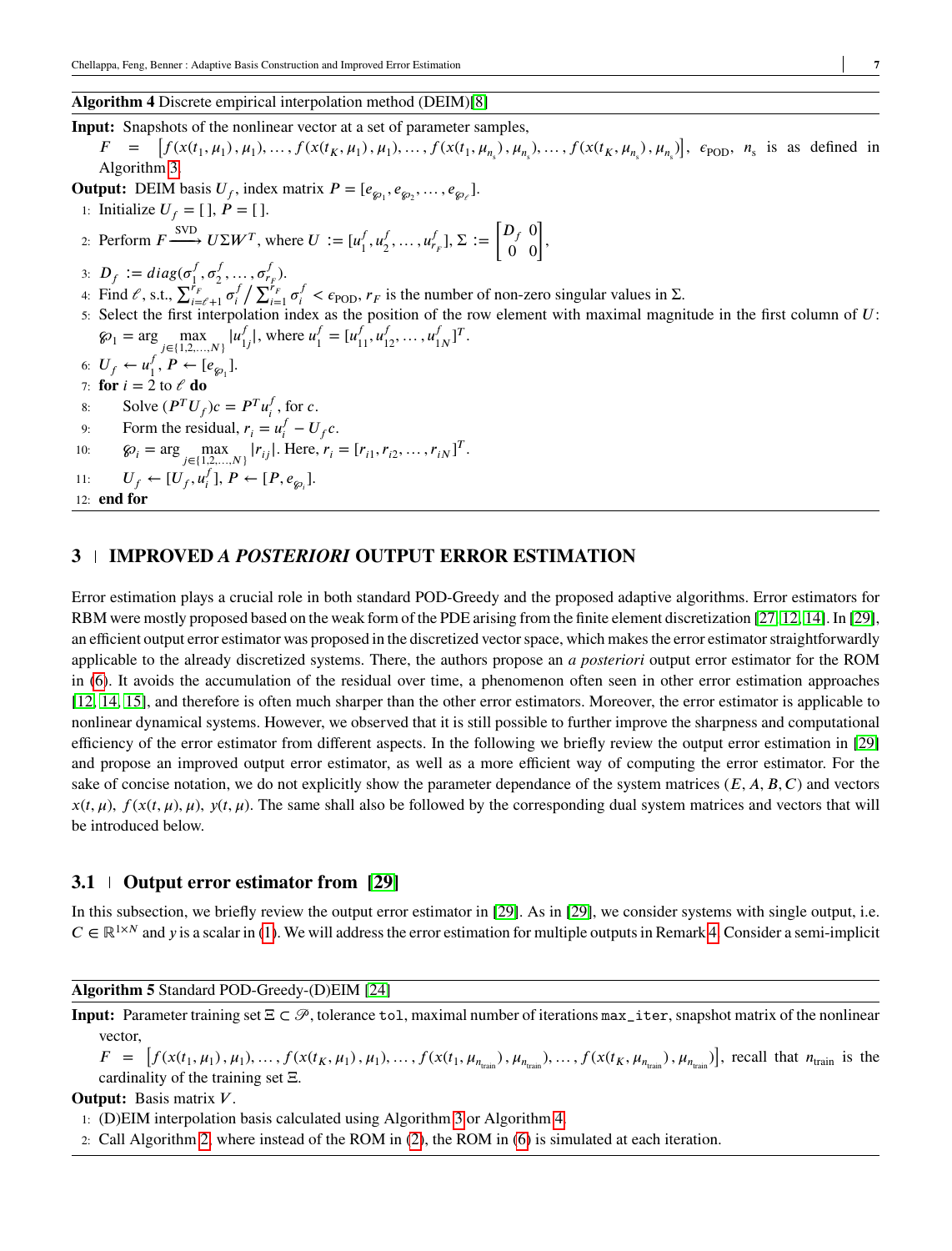scheme for the time integration of [\(1\)](#page-3-0),

$$
\tilde{E}^k x^{k+1} = \tilde{A}^k x^k + \Delta t_k f(x^k) + \Delta t_k B^k u^k,
$$
  

$$
y^{k+1} = C x^{k+1}.
$$

It is called the primal system. For a sharp estimation of the output error, the following dual system is needed,

$$
(\tilde{E}^k)^T x_{\text{du}}^{k+1} = -C^T.
$$

In general, the system matrices may be time-dependent if the time step  $\Delta t_k$  changes over time, and therefore they are associated with the superscript *k*. If we consider constant time steps for simplicity, i.e.  $\Delta t_k = \Delta t$ , then the superscript *k* can be removed, and the primal and dual systems can be simplified to

<span id="page-7-1"></span>
$$
\tilde{E}x^{k+1} = \tilde{A} + \Delta t f(x^k) + \Delta t B u^k,
$$
  
\n
$$
y^{k+1} = Cx^{k+1}.
$$
\n(7)

<span id="page-7-2"></span>and

<span id="page-7-0"></span>
$$
\tilde{E}^T x_{\rm du} = -C^T,\tag{8}
$$

respectively. Note that the dual system becomes a steady system in the simplified case. For clarity we use the simplified case to describe the error estimator, though it is well defined for the general case, too.

Applying the same time integration scheme to the ROM [\(2\)](#page-3-1) results in,

$$
E_r(\mu)x_r^{k+1} = A_r(\mu)x_r^k + \Delta t f_r(Vx_r^k) + \Delta t B_r u^k,
$$
  
\n
$$
y_r^{k+1} = C_r x_r^{k+1}.
$$
\n(9)

It is clear that the time-discrete ROM in [\(9\)](#page-7-0) is exactly the ROM of the primal system. In [\[29\]](#page-25-3), a ROM of the dual system is obtained by Galerkin projection using the same projection matrix  $V$  as for [\(2\)](#page-3-1), i.e.

$$
(V^T \tilde{E} V)^T x_r^{\text{du}} = -V^T C^T. \tag{10}
$$

<span id="page-7-3"></span>The approximate solutions,  $\hat{x}^{k+1} := V x_r^{k+1}$  to the primal system and  $\hat{x}_{du} := V x_r^{du}$  to the dual system, introduce their residuals, respectively,

$$
r_{\text{pr}}^{k+1} = \tilde{A}\hat{x}^k + \Delta t f(\hat{x}^k) + \Delta t B u^k - \tilde{E}\hat{x}^{k+1},
$$
  
\n
$$
r_{\text{du}} = -C^T - \tilde{E}^T \hat{x}_{\text{du}}.
$$
\n(11)

Using Eqs. [\(7\)](#page-7-1), [\(8\)](#page-7-2) and [\(9\)](#page-7-0) the error in the output can be shown to be bounded as

$$
|y^{k+1} - y_r^{k+1}| \le \phi^{k+1} \|r_{pr}^{k+1}\|.
$$
 (12)

Here,  $\phi^{k+1} := \rho^{k+1} (\|\tilde{E}^{-1}\| \|r_{\text{du}}\| + \|\hat{x}_{\text{du}}\|)$ . The term

<span id="page-7-7"></span><span id="page-7-4"></span>
$$
\rho^{k+1} := \frac{\|\tilde{r}_{\text{pr}}^{k+1}\|}{\|r_{\text{pr}}^{k+1}\|},\tag{13}
$$

<span id="page-7-5"></span>where

$$
\tilde{r}_{pr}^{k+1} = \tilde{A}x^{k} + \Delta t f(x^{k}) + \Delta t B u^{k} - \tilde{E} \hat{x}^{k+1},
$$
\n
$$
= \tilde{E}(x^{k+1} - \hat{x}^{k+1}).
$$
\n(14)

is an auxiliary residual obtained by replacing  $\hat{x}^{k+1}$  in the "right-hand-side" part  $(\tilde{A}\hat{x}^k + \Delta t f(\hat{x}^k) + \Delta t B u^k)$  of  $r_{\text{pr}}^{k+1}$  (see [\(11\)](#page-7-3)) with the true solution  $x^{k+1}$ . It leads to a relation to the state error  $x^{k+1} - \hat{x}^{k+1}$ .

<span id="page-7-6"></span>*Remark 3.* Note that the error bound only depends on the residuals at the current time step  $t_{k+1}$ , and avoids the error accumulation over time. The detailed explanation and proof of the error estimator can be found in [\[29\]](#page-25-3). It is proved in [\[29\]](#page-25-3) that, under mild assumptions,  $\rho^{k+1}$  is lower and upper bounded. Upon convergence of the POD-Greedy algorithm,  $\rho^{k+1}$  should tend to be 1. This conclusion will be demonstrated numerically in the section on simulation results.

From [\(12\)](#page-7-4), [\(14\)](#page-7-5), we note that, at each time instance, the true solution  $x^{k+1}$  is required for computing  $\tilde{r}_{pr}^{k+1}$  in the expression of  $\rho^{k+1}$ . This can be avoided by approximating  $\rho^{k+1}$  with a time-averaged value  $\bar{\rho}$  obtained as,

<span id="page-7-8"></span>
$$
\bar{\rho} = \frac{1}{K} \sum_{i=1}^{K} \rho^i,\tag{15}
$$

where  $\rho^i$  corresponds to  $\tilde{r}^i_{pr}$ , which requires the true solution  $x^i$  at time instance  $t_i$ . If we take  $t_i$  as the time instances at which the snapshots are computed for bases enrichment, then  $x^i$  are exactly the snapshots, which are available for free.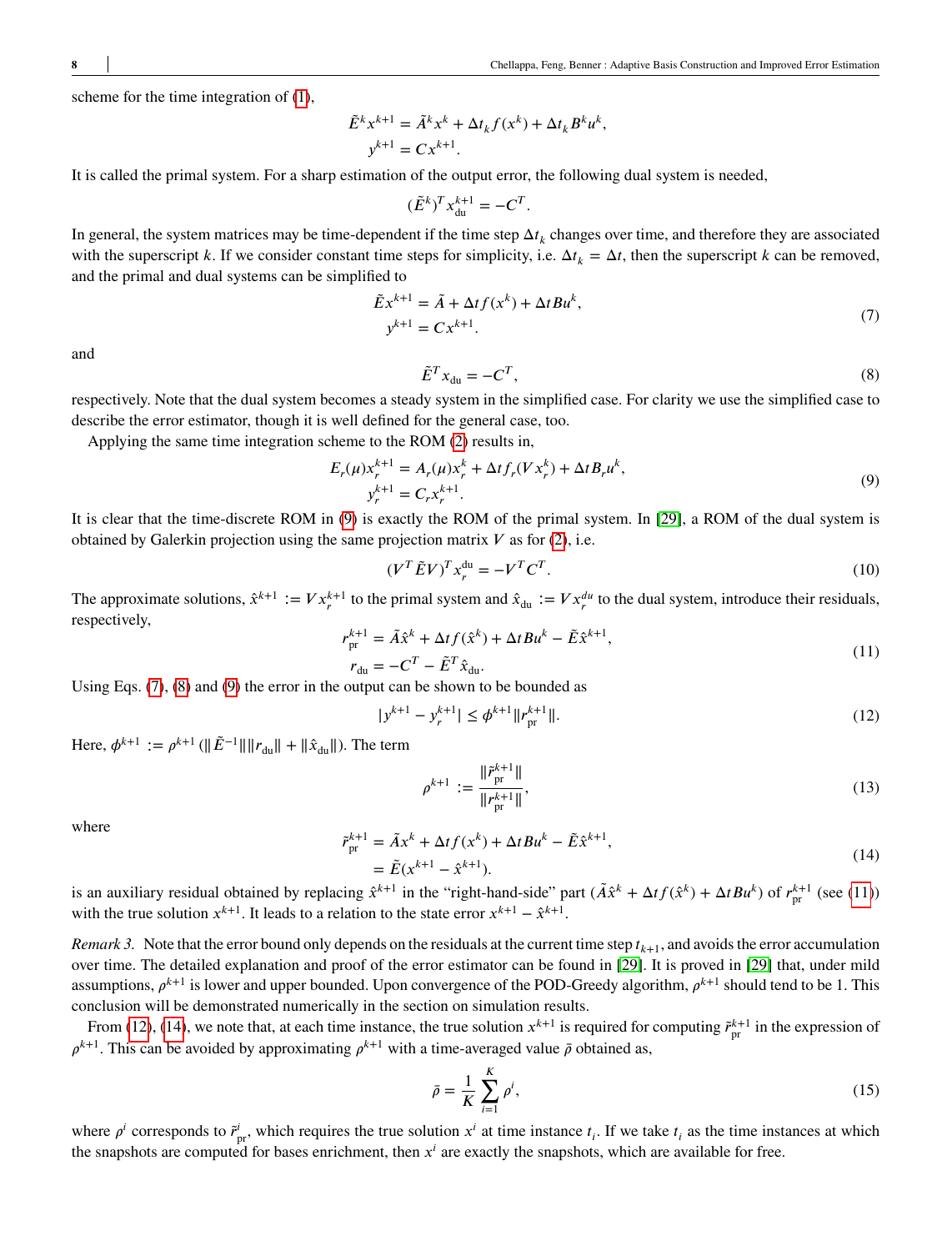Furthermore,  $\bar{\rho}$  is not available for all  $\mu$ . Therefore, when used inside a greedy algorithm, at each iteration, we simply approximate the value of  $\bar{\rho}$  with,

<span id="page-8-0"></span>
$$
\bar{\rho}\approx\bar{\rho}(\mu^*),
$$

where  $\mu^*$  is the parameter chosen at the current iteration of the POD-Greedy algorithm, so that the snapshots at  $\mu^*$  are available to compute  $\bar{\rho}(\mu^*)$ .

With the approximations in Remark [3,](#page-7-6) the error bound becomes an error estimator, i.e.

$$
|y^{k+1} - y_r^{k+1}| \lesssim \bar{\Phi} \|r_{\rm pr}^{k+1}\| =: \bar{\Delta},\tag{16}
$$

where  $\bar{\Phi} := \bar{\rho} (\|\tilde{E}^{-1}\| \|r_{\text{du}}\| + \|\hat{x}_{\text{du}}\|).$ 

It can be seen that the error estimator  $\bar{\Delta}$  in [\(16\)](#page-8-0) consists of two parts:

$$
\bar{\Delta}_1 := \bar{\rho}(\|\tilde{E}^{-1}\|\|r_{\text{du}}\|\|r_{\text{pr}}^{k+1}\|)
$$

and

$$
\bar{\Delta}_2 := \bar{\rho} \|\hat{x}_{du}\| \|r_{pr}^{k+1}\|.
$$

The decay rate of  $\bar{\Delta}_1$  is decided by the two residuals and the decay speed of  $\bar{\Delta}_2$  depends on the product of the primal residual norm and the norm of the approximate dual state  $\|\hat{x}_{du}\|$ . We aim to improve the efficiency of the error estimator by considering each of them. On the one hand, we seek a corrected output so that the second part  $\bar{\Delta}_2$  is modified to a form with faster decay rate. On the other hand, we try to use more suitable methods to obtain smaller  $||r_{du}||$  than that in [\[29\]](#page-25-3). In this way, both  $\bar{\Delta}_1$  and  $\bar{\Delta}_2$  could decay faster, which results in sharper error estimation.

## $\mathbf{3.2} \perp \mathbf{Modified} \; \bar{\Delta}_2 \; \mathbf{with} \; \mathbf{corrected} \; \mathbf{output}$

We consider a correction term to the estimated output quantity given as,

<span id="page-8-3"></span><span id="page-8-1"></span>
$$
\bar{y}_r^{k+1} = y_r^{k+1} - \left(\hat{x}_{\text{du}}\right)^T r_{\text{pr}}^{k+1}.\tag{17}
$$

**Theorem 1.** Given the discrete FOM in [\(7\)](#page-7-1) and the discrete ROM in [\(9\)](#page-7-0), assuming  $\tilde{E}$  is non-singular at all values of  $\mu$ , we have the following error bound for the modified output term in [\(17\)](#page-8-1),

$$
|y^{k+1} - \bar{y}_r^{k+1}| \leq \|\tilde{E}^{-1}\| \|r_{\text{du}}\| \|\tilde{r}_{\text{pr}}^{k+1}\| + \|\hat{x}_{\text{du}}\| \|r_{\text{pr}}^{k+1} - \tilde{r}_{\text{pr}}^{k+1}\|,\tag{18}
$$

*Proof.* The error in the modified output can be represented as,

$$
y^{k+1} - \bar{y}_r^{k+1} = C(x^{k+1} - \hat{x}^{k+1}) + (\hat{x}_{du})^T r_{pr}^{k+1}.
$$
\n(19)

Multiplying  $(x^{k+1} - \hat{x}^{k+1})^T$  on both sides of [\(8\)](#page-7-2) we get,

$$
(x^{k+1} - \hat{x}^{k+1})^T \tilde{E}^T x_{du} = -(x^{k+1} - \hat{x}^{k+1})^T C^T.
$$
\n(20)

Transposing the above equation we obtain,

<span id="page-8-2"></span>
$$
(x_{\text{du}})^T \tilde{r}_{\text{pr}}^{k+1} = -C\left(x^{k+1} - \hat{x}^{k+1}\right),\tag{21}
$$

where we have made use of [\(14\)](#page-7-5). Next, we simply substitute [\(21\)](#page-8-2) into [\(19\)](#page-8-3), followed by addition and subtraction of the term  $(\hat{x}_{du})^T \tilde{r}_{pr}^{k+1}$  to obtain,

<span id="page-8-5"></span>
$$
y^{k+1} - \bar{y}_r^{k+1} = -(x_{\text{du}})^T \tilde{r}_{\text{pr}}^{k+1} + (\hat{x}_{\text{du}})^T r_{\text{pr}}^{k+1}
$$
  
\n
$$
= -(x_{\text{du}})^T \tilde{r}_{\text{pr}}^{k+1} + (\hat{x}_{\text{du}})^T r_{\text{pr}}^{k+1} + (\hat{x}_{\text{du}})^T \tilde{r}_{\text{pr}}^{k+1} - (\hat{x}_{\text{du}})^T \tilde{r}_{\text{pr}}^{k+1}
$$
  
\n
$$
= -(x_{\text{du}} - \hat{x}_{\text{du}})^T \tilde{r}_{\text{pr}}^{k+1} + (\hat{x}_{\text{du}})^T (r_{\text{pr}}^{k+1} - \tilde{r}_{\text{pr}}^{k+1}).
$$
\n(22)

Consider now the dual system residual as given in [\(11\)](#page-7-3). It can be shown that

<span id="page-8-4"></span>
$$
r_{\text{du}} = \tilde{E}^T \left( x_{\text{du}} - \hat{x}_{\text{du}} \right),
$$
  
\n
$$
\left( x_{\text{du}} - \hat{x}_{\text{du}} \right) = \tilde{E}^{-T} r_{\text{du}}.
$$
\n(23)

Inserting [\(23\)](#page-8-4) into [\(22\)](#page-8-5) yields

$$
y^{k+1} - \tilde{y}_r^{k+1} = -(r_{\text{du}})^T (\tilde{E})^{-1} \tilde{r}_{\text{pr}}^{k+1} + (\hat{x}_{\text{du}})^T (r_{\text{pr}}^{k+1} - \tilde{r}_{\text{pr}}^{k+1}).
$$
\n(24)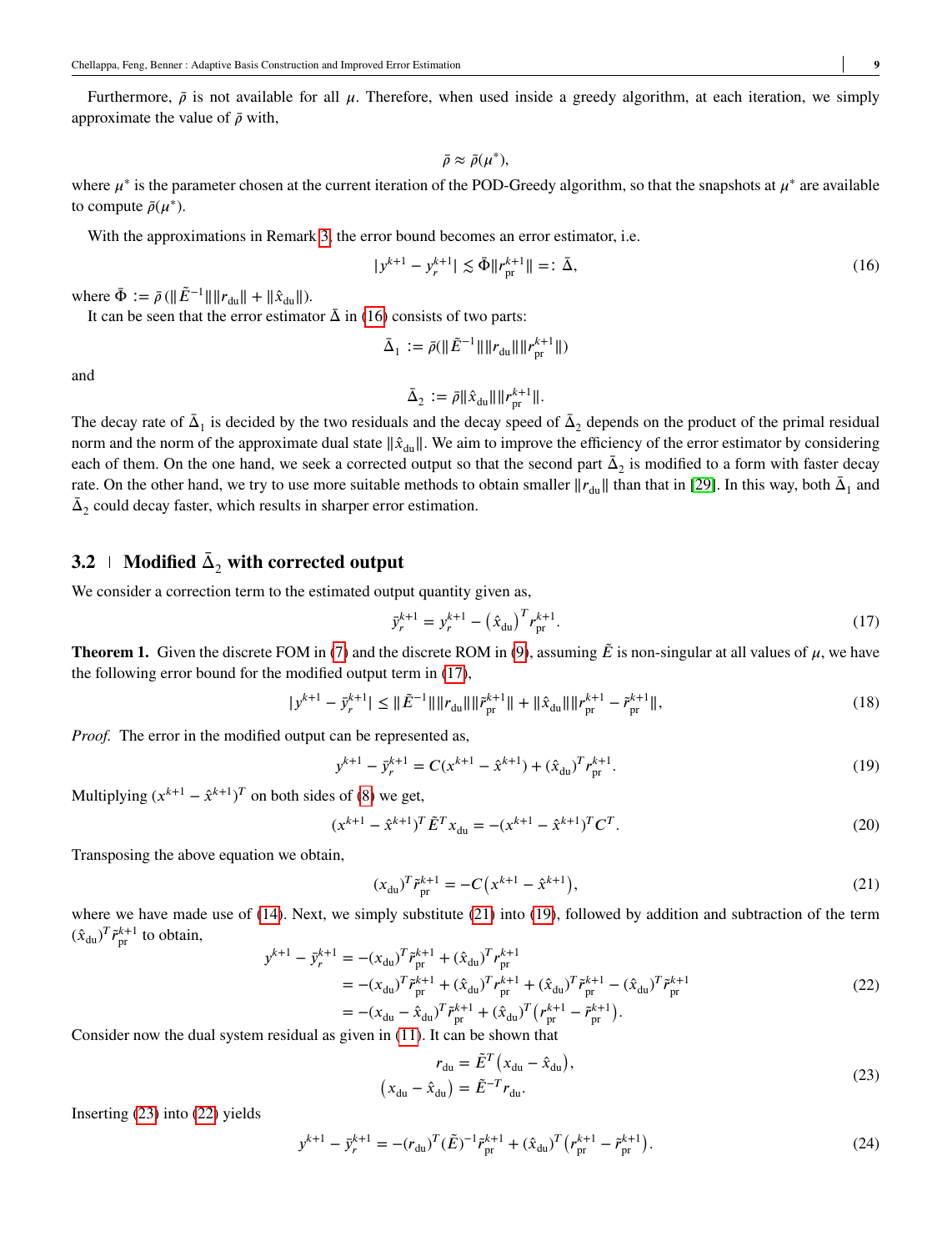<span id="page-9-1"></span>From the triangle and Cauchy-Schwarz inequalities we obtain,

$$
|y^{k+1} - \bar{y}_r^{k+1}| = || - (r_{\text{du}})^T \tilde{E}^{-1} \tilde{r}_{\text{pr}}^{k+1} + (\hat{x}_{\text{du}})^T (r_{\text{pr}}^{k+1} - \tilde{r}_{\text{pr}}^{k+1})||,
$$
  
\n
$$
\leq ||\tilde{E}^{-1}|| ||r_{\text{du}}|| ||\tilde{r}_{\text{pr}}^{k+1}|| + ||\hat{x}_{\text{du}}|| ||r_{\text{pr}}^{k+1} - \tilde{r}_{\text{pr}}^{k+1}||.
$$
\n(25)

*.*

 $\Box$ 

In order to remove the quantity  $\|\tilde{r}_{pr}^{k+1}\|$  from the error bound to avoid computing the true solution, we propose the following error estimator. Instead of applying the upper bound  $rb_2 := ||r_{pr}^{k+1}|| + ||\tilde{r}_{pr}^{k+1}||$  to  $nr := ||r_{pr}^{k+1} - \tilde{r}_{pr}^{k+1}||$  in [\(25\)](#page-9-1), we propose to use  $rb_1 := \left| ||r_{\text{pr}}^{k+1}|| - ||\tilde{r}_{\text{pr}}^{k+1}|| \right|$  to approximate *nr*, i.e.

$$
\|r_{\text{pr}}^{k+1} - \tilde{r}_{\text{pr}}^{k+1}\| \approx \left| \|r_{\text{pr}}^{k+1}\| - \|\tilde{r}_{\text{pr}}^{k+1}\|\right|
$$

This is motivated by the fact that, firstly, applying the upper bound  $rb_2$  will result in an upper bound  $(1 + \bar{\rho})\|\hat{x}_{du}\|\|r_{pr}^{k+1}\|$  for  $\|\hat{x}_{\text{du}}\| r_{\text{pr}}^{k+1} - \tilde{r}_{\text{pr}}^{k+1}\|$  in [\(25\)](#page-9-1), which is even larger than  $\bar{\Delta}_2$  in [\(16\)](#page-8-0). Here we have used the relation in [\(13\)](#page-7-7), [\(15\)](#page-7-8). Secondly, we find that  $\epsilon$ 

$$
|rb_1 - nr| \le \begin{cases} 2\rho^{k+1} \|r_{\text{pr}}^{k+1}\|, \ \rho^{k+1} > 1\\ 2\|r_{\text{pr}}^{k+1}\|, \qquad \rho^{k+1} \le 1, \end{cases}
$$
 (26)

whereas,

$$
|rb_2 - nr| \leq [2 + 2\rho^{k+1}] ||r_{\text{pr}}^{k+1}||.
$$

This shows that  $|rb_1 - nr|$  poses a smaller upper bound than  $|rb_2 - nr|$ , implicating that *nr* could be better approximated by  $rb_1$ than by  $rb_2$ . Therefore, we have the following error estimation

$$
|y^{k+1} - \bar{y}_r^{k+1}| \lesssim ||\tilde{E}^{-1}|| ||r_{\text{du}}|| ||\tilde{r}_{\text{pr}}^{k+1}|| + ||\hat{x}_{\text{du}}|| ||r_{\text{pr}}^{k+1}|| - ||\tilde{r}_{\text{pr}}^{k+1}||
$$
\n
$$
= \rho^{k+1} ||\tilde{E}^{-1}|| ||r_{\text{du}}|| ||r_{\text{pr}}^{k+1}|| + |1 - \rho^{k+1}|| \hat{x}_{\text{du}}|| ||r_{\text{pr}}^{k+1}||
$$
\n
$$
= \left(\rho^{k+1} ||\tilde{E}^{-1}|| ||r_{\text{du}}|| + |1 - \rho^{k+1}||\hat{x}_{\text{du}}|| \right) ||r_{\text{pr}}^{k+1}||
$$
\n
$$
\approx \left(\bar{\rho} ||\tilde{E}^{-1}|| ||r_{\text{du}}|| + |1 - \bar{\rho}||\hat{x}_{\text{du}}|| \right) ||r_{\text{pr}}^{k+1}||,
$$
\n(27)

<span id="page-9-2"></span>where the relation in [\(13\)](#page-7-7) is used to remove  $\|\tilde{r}_{pr}^{k+1}\|$  from the error estimation. Similarly as for the original error estimator,  $\rho^{k+1}$ is approximated with the mean value  $\bar{\rho}$  in [\(15\)](#page-7-8). We then define  $\Psi := (\bar{\rho} || \tilde{E}^{-1} || ||r_{du}|| + |1 - \bar{\rho}|| \hat{x}_{du}||)$  to get the following error  $\left( \begin{array}{ccc} \sim & \end{array} \right)$ estimator:

$$
|y^{k+1} - \bar{y}_r^{k+1}| \lesssim \bar{\Psi} ||r_{\rm pr}^{k+1}||. \tag{28}
$$

Note that  $\bar{\Delta}_2$  for the error estimator [\(16\)](#page-8-0) now becomes  $|1 - \bar{\rho}| \|\hat{x}_{du}\| \|r_{pr}^{k+1}\|$  in [\(28\)](#page-9-2). Although  $\|\hat{x}_{du}\| \|r_{pr}^{k+1}\|$  remains unchanged, the coefficient changes from  $\bar{\rho}$  to  $|1 - \bar{\rho}|$ . As has been analyzed in Remark [3,](#page-7-6) when the POD-Greedy algorithm converges,  $\bar{\rho}$ tends to be 1, so that  $|1 - \bar{\rho}|$  goes to 0, leading to a bound with faster decay rate.

<span id="page-9-0"></span>*Remark 4.* For systems with multiple outputs, we define the dual system as

$$
\tilde{E}^T x_{\rm du} = -C_i^T,
$$

where  $C_i$  represents the *i*<sup>th</sup> row of the output matrix  $C \in \mathbb{R}^{N_0 \times N}$ . For error estimation, we consider  $|y_i - (\bar{y}_r)_i|$  for each element *i* of *y*. Then we have,

$$
||y^{k+1} - \bar{y}_r^{k+1}||_{\infty} = \max_{i \in \{1, 2, ..., N_O\}} |y_i^{k+1} - (\bar{y}_r^{k+1})_i|.
$$

## **3.3 I** Improving the decay rate of  $\bar{\Delta}_1$

Recall that the error estimator consists of two parts  $\bar{\Delta}_1$  and  $\bar{\Delta}_2$ , where  $\bar{\Delta}_1 = \rho^{k+1} || \tilde{E}^{-1} || ||r_{\text{du}} || ||r_{\text{pr}}^{k+1} ||$ . In [\[29\]](#page-25-3),  $||r_{\text{du}}||$  in  $\bar{\Delta}_1$  is obtained by reducing the dual system using the projection matrix  $V$  for MOR of the primal system, leading to a slowly decaying  $||r_{\text{du}}||$ . To achieve faster decay, we propose to use more suitable methods to compute the approximate solution  $\hat{x}_{\text{du}}$  to the dual system, according to different problems. The motivation is based on the observation that  $\hat{x}_{du}$  is *not* necessarily computed by reducing the dual system using MOR. Any appropriate method which can give a good  $\hat{x}_{du}$  should be applicable.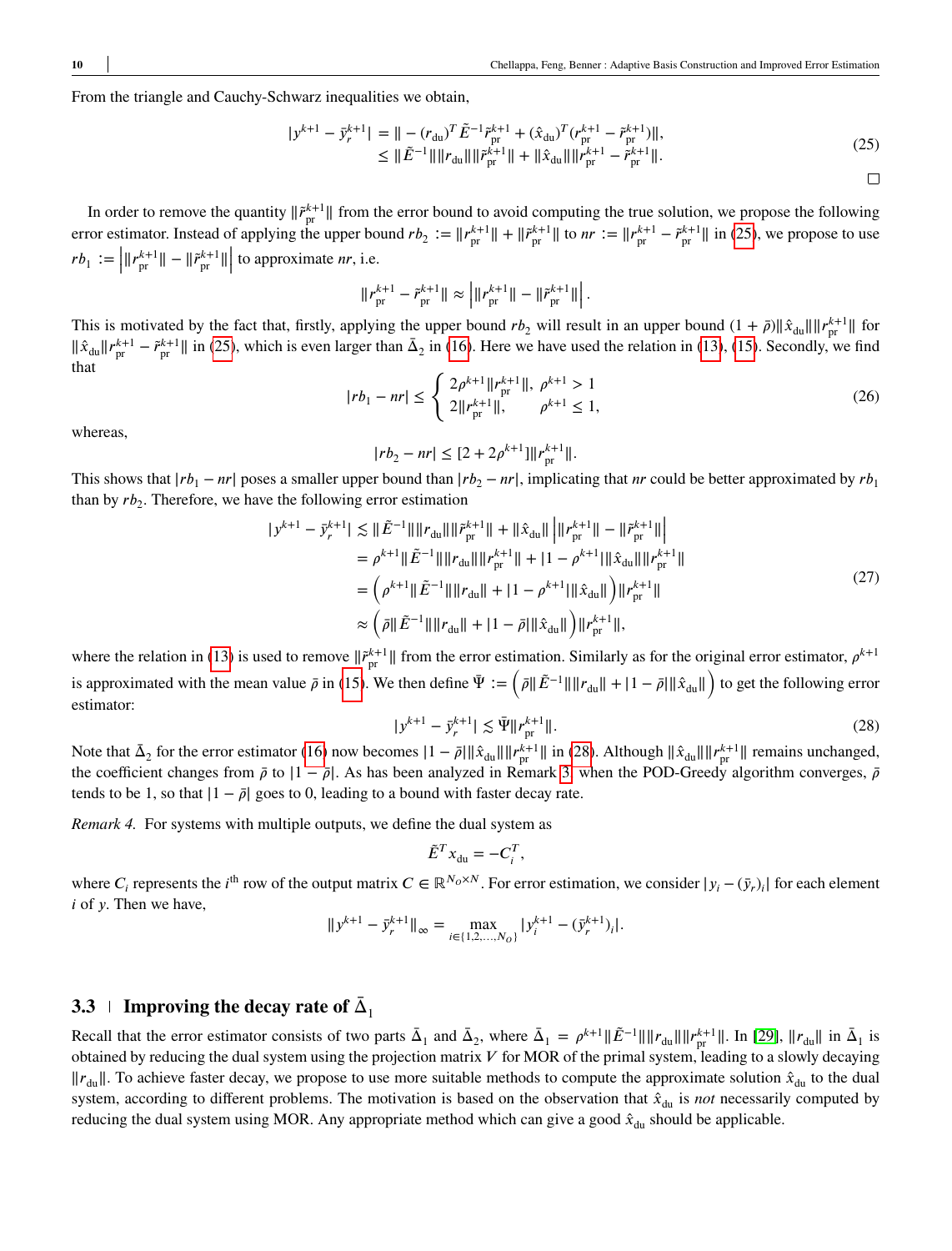#### **Parametric dual system.**

When the dual system has parameter dependence, instead of using the primal system projection matrix  $V$  to reduce the dual system, we construct the dual reduced basis separately. With the dual reduced basis, the dual system solution can be much better approximated than using the primal reduced basis. Consequently, the computed  $\hat{x}_{du}$  will give a residual with smaller norm. Certainly, this will lead to higher computational cost.

#### **Non-parametric dual system.**

In case the dual system is non-parametric (this can happen when the matrix  $\vec{E}$  is constant), instead of reducing the dual system, we can use Krylov-space methods, e.g. GMRES, MINRES [\[22,](#page-24-14) [25\]](#page-25-4), to iteratively solve the linear dual system and  $\hat{x}_{\text{du}}$  is just the approximate solution computed by those methods. While this is done only once, the computational cost is similar to computing one snapshot and we do not expect much extra computations. This approach leads to much smaller  $||r_{\text{du}}||$  than using the primal reduced basis to reduce the dual system.

## **3.4 Efficiently computing the inf-sup constant**

In [\(16\)](#page-8-0), [\(28\)](#page-9-2), the term  $\|\tilde{E}^{-1}\|$  needs to be calculated. In case of matrix spectral norm  $\|\cdot\|_2$ ,

$$
\|\tilde{E}^{-1}\|_2 = \sigma_{\max}(\tilde{E}^{-1}) = \frac{1}{\sigma_{\min}(\tilde{E})}.
$$

 $\sigma_{\min}(\tilde{E})$  is actually the so-called inf-sup constant commonly used in the RBM. Since the matrix  $\tilde{E}$  is parameter-dependent, it can become expensive to evaluate the smallest singular value for each parameter in the training set Ξ, as a large-scale eigenvalue problem needs to be solved for every parameter. Some methods have been proposed to make this computationally efficient. A first attempt was through the Successive Constraints Method (SCM) and its improvement, proposed in [\[17,](#page-24-15) [18\]](#page-24-16). However, SCM often suffers from a very slow convergence [\[26\]](#page-25-5). In this work, we make use of the radial basis interpolation method proposed in [\[21\]](#page-24-11). This approach avoids the slow convergence rates as seen from SCM, while reducing the computational costs drastically.

#### **Radial basis interpolation for the inf-sup constant.**

When considering parameter spaces of high dimensions, the radial basis functions are a good candidate for interpolation basis. To achieve the goal of interpolating the smallest singular values of the matrix  $\tilde{E}$ ,  $\forall \mu \in \Xi$ , we start with an initial coarse training set of points *Y* ⊂ Ξ. The large-scale eigenvalue problem is solved for the parameters in this coarse training set and a coarse radial basis interpolant is formed, following the procedure outlined in  $[21]$ . The coarse parameter set  $\gamma$  is then enriched in a greedy manner. At each step, a new parameter from Ξ is chosen and added to *𝛶* in order to improve the radial basis interpolant. The new parameter is chosen as the one that maximizes a pre-defined *criterion function*, ℭ defined over Ξ. The criterion function is such that it promotes adding new points in locations with highly varying response and ensures positivity of the interpolant. It was originally proposed in [\[19\]](#page-24-17) and further adapted in [\[21\]](#page-24-11) for the purpose of interpolating the smallest singular values. At the end of each iteration, the relative error (in the  $\mathcal{L}_{\infty}$  norm) between the current and the previous interpolations for all parameters in Ξ is computed. This defines the termination condition. Such an adaptive procedure offsets the need for performing SVD computations on large-scale matrices at all the parameters in Ξ.

## **4 ADAPTIVITY**

In this section, we propose an adaptive scheme for automatically generating the reduced basis and the interpolation basis. The scheme is based on another separation of the error estimator as detailed below.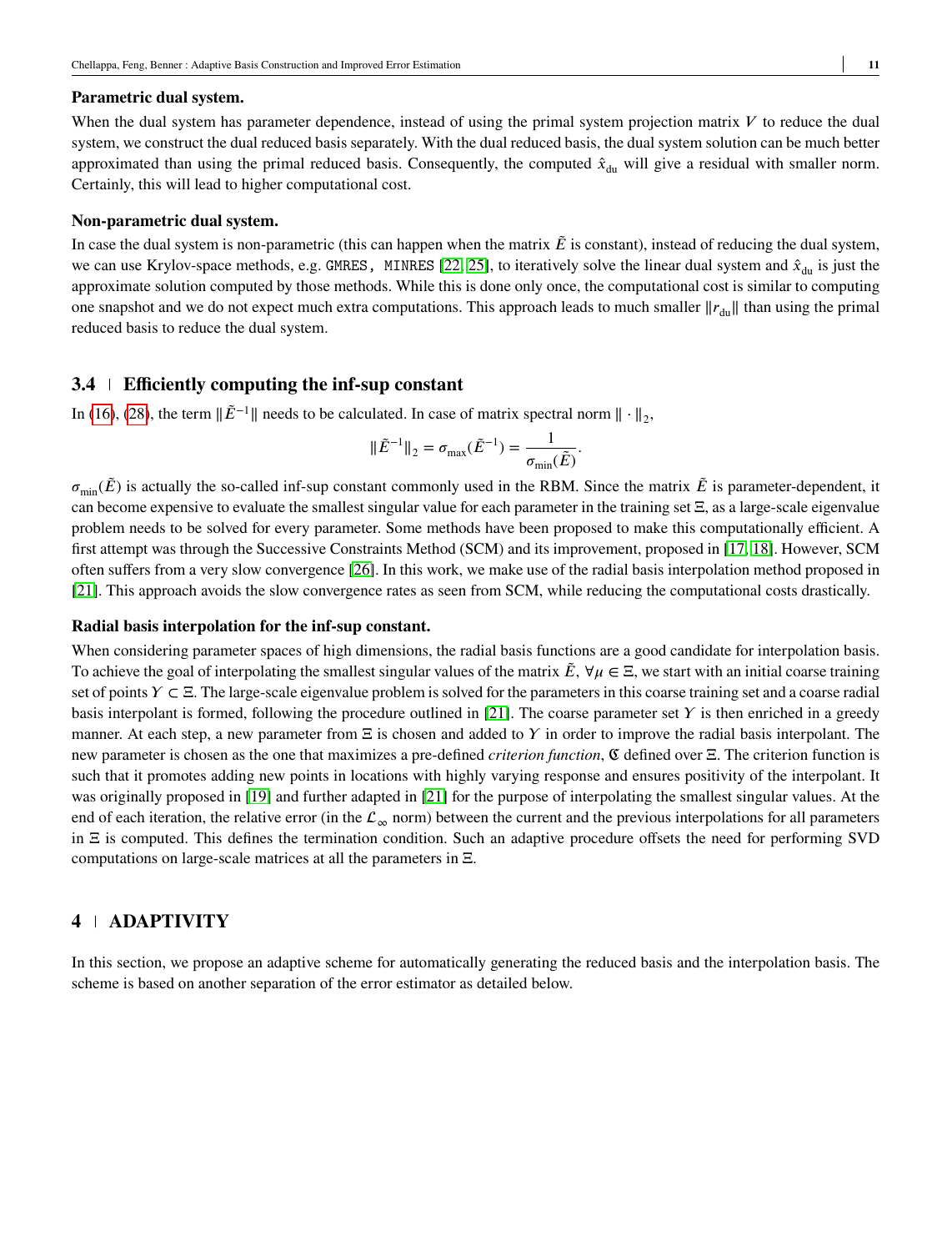## **4.1 Error estimation by considering interpolation**

In practice, while calculating the residual of the primal system, we approximate the nonlinear term using (D)EIM to avoid the full dimensional computation. Considering this aspect, the residual of the primal system from [\(11\)](#page-7-3) is now expressed as

$$
r_{\text{pr}}^{k+1} = \tilde{A}\hat{x}^k + \Delta t f(\hat{x}^k) + \Delta t \mathcal{I}[f(\hat{x}^k)] - \Delta t \mathcal{I}[f(\hat{x}^k)] + \Delta t B u^k - \tilde{E}\hat{x}^{k+1}
$$
  
= 
$$
\underbrace{\left(\tilde{A}\hat{x}^k + \Delta t \mathcal{I}[f(\hat{x}^k)] + \Delta t B u^k - \tilde{E}\hat{x}^{k+1}\right)}_{:=r_{\text{pr},I}^{k+1}} + \underbrace{\left((\Delta t f(\hat{x}^k) - \Delta t \mathcal{I}[f(\hat{x}^k)])\right)}_{:=e_f^k}.
$$

Here,  $\mathcal{I}[f(\cdot)]$ , is the interpolation of the function  $f(\cdot)$ . By considering the separation of  $r_{\text{pr}}^{k+1}$  in the above equation, the error estimator in [\(16\)](#page-8-0) or [\(28\)](#page-9-2) can be split into two contributions - one from approximating the state by reduced basis vectors (RB error) and the other from approximating the nonlinear term by interpolation ((D)EIM error), i.e.

<span id="page-11-3"></span>
$$
|y^{k+1} - y_r^{k+1}| \lesssim \underbrace{\bar{\Phi} \|r_{\text{pr},\mathcal{I}}^{k+1}\|}_{:=\bar{\Delta}_{\text{RB}}^{k+1}} + \underbrace{\bar{\Phi} \|e_{\mathcal{I}}^{k}\|}_{:=\bar{\Delta}_{\mathcal{I}}^{k}},
$$
\n(29)

<span id="page-11-4"></span>or

$$
y^{k+1} - \bar{y}_r^{k+1} \le \underbrace{\bar{\Psi} \| r_{\text{pr},\mathcal{I}}^{k+1} \|}_{:= \bar{\Delta}_{\text{RB}}^{k+1}} + \underbrace{\bar{\Psi} \| e_{\mathcal{I}}^k \|}_{:= \bar{\Delta}_{\mathcal{I}}^k},
$$
\n(30)

where for convenience of explanation, we use the same names  $\bar{\Delta}_{RB}^{k+1}$ ,  $\bar{\Delta}_{I}^{k}$  for the two parts of either the original error estimator or the modified one, though we will mainly focus on the modified error estimator in the later analysis.

## **Mean error estimate:**

Note that the above error estimator measures the output error at each time step, which corresponds to many values. For the proposed adaptive scheme, we need a single value to measure the actual error. Therefore, we define the mean error as below,

$$
\frac{1}{K} \sum_{i=1}^{K} ||y^{i} - \bar{y}_{r}^{i}|| \le \frac{1}{K} \sum_{i=1}^{K} \left( \bar{\Delta}_{RB}^{i} + \bar{\Delta}_{I}^{i} \right) = \bar{\Delta}_{RB} + \bar{\Delta}_{I} =: \bar{\Delta}.
$$
\n(31)

Here,  $i = 1, 2, ..., K$  indicates the time instances  $t_i$  where the snapshots are taken,  $\bar{\Delta}_{RB} = \frac{1}{K}$ *𝐾*  $\sum_{i=1}^{K} \bar{\Delta}_{RB}^{i}$  and  $\bar{\Delta}_{\mathcal{I}} = \frac{1}{K}$ *K*  $\sum_{i=1}^K \bar{\Delta}_I^i$ . With the mean output error estimator, we are ready to propose the adaptive scheme as below.

## **4.2 Adaptively increasing/reducing the number of RB and EI basis vectors**

 $\vert$ 

Consider a user defined tolerance tol for the ROM. At every iteration, we check the relative changes of error estimators  $\bar{\Delta}_{RB}$ and  $\bar{\Delta}_{I}$  in [\(31\)](#page-11-0) w.r.t the error tolerance tol, respectively, i.e.

<span id="page-11-1"></span><span id="page-11-0"></span>
$$
\frac{\bar{\Delta}_{RB}}{\text{tol}} \quad \text{and} \quad \frac{\bar{\Delta}_{I}}{\text{tol}}.
$$
 (32)

It is easy to see that a value in [\(32\)](#page-11-1) being bigger than 1 implicates the current basis is not accurate enough, and needs to be extended; otherwise, a value being smaller than 1 means that the current bases are accurate enough, and no new basis vectors need to be computed. If possible, some old basis vectors could be removed to make the reduced basis/interpolation basis space as compact as possible. Note that the actual values in [\(32\)](#page-11-1) could vary from, e.g., 10−10 to 10<sup>10</sup>. In order to decide how many basis vectors need to be added/removed, we use the function *log*, which maps the actual values in [\(32\)](#page-11-1) to some moderate values, typically falling into a subinterval of [−10*,* 10]. We then use the rounded *𝑙𝑜𝑔*-mapped values as the indicators for basis enriching or shrinking. Let  $\ell_{RB}$ ,  $\ell_{EI}$  be the number of basis vectors in the RB, (D)EIM projection matrices at the current iteration, respectively.

<span id="page-11-2"></span>For the ROM considered in [\(2\)](#page-3-1) we update the RB, (D)EIM projection matrices at each iteration of the greedy algorithm based on the following rule,

$$
\Delta \ell_{RB} := \pm 1 + \left[ \log \left( \frac{\bar{\Delta}_{RB}}{\text{tol}} \right) \right],
$$
  

$$
\Delta \ell_{EI} := \pm 1 + \left[ \log \left( \frac{\bar{\Delta}_I}{\text{tol}} \right) \right].
$$
 (33)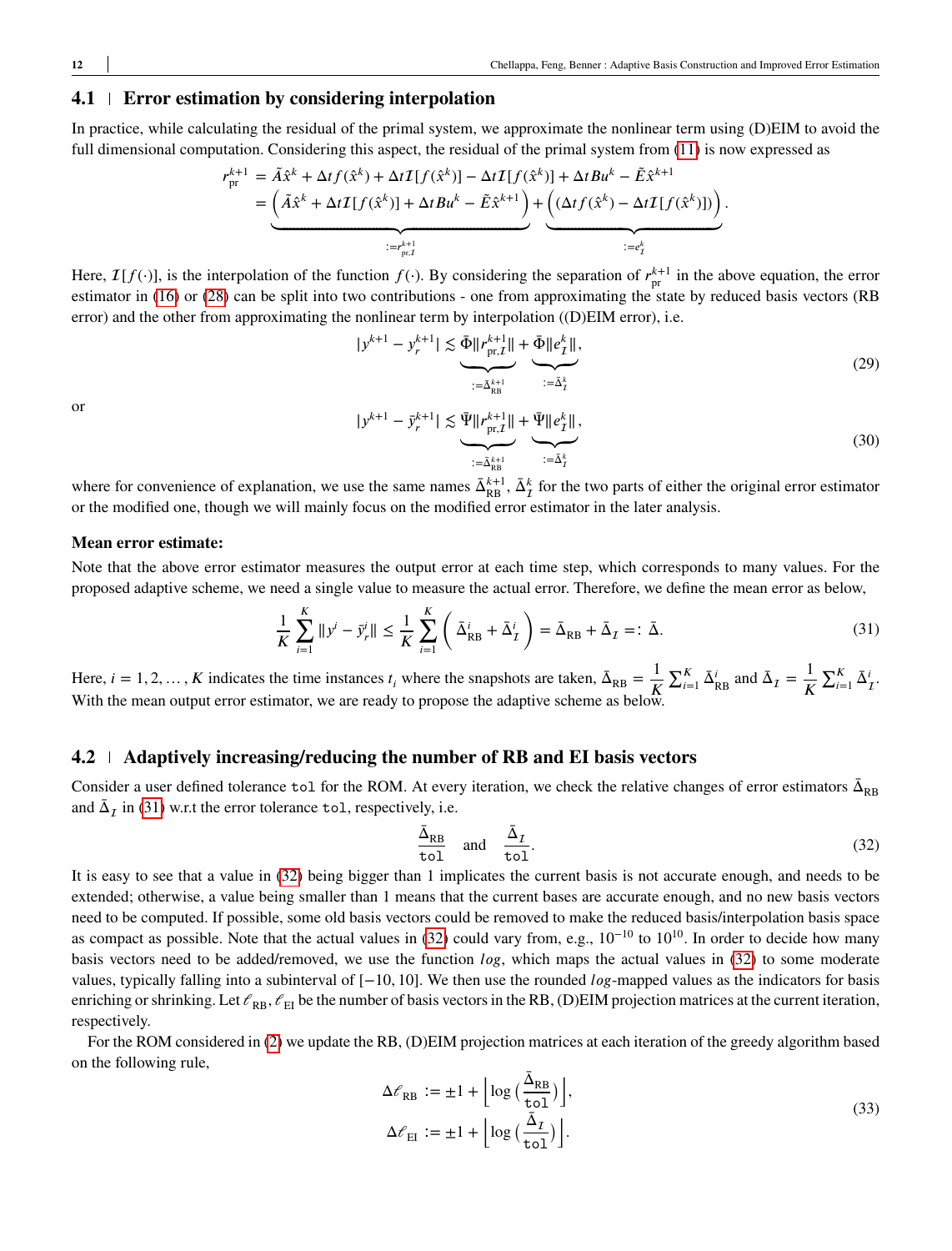#### <span id="page-12-0"></span>**Algorithm 6** Adaptive POD-(D)EIM (two-way)

**Input:** POD, (D)EIM projection basis and interpolation points from Algorithms [1](#page-4-0) and [4,](#page-6-0) respectively:

 $V \in \mathbb{R}^{N \times \ell_{\text{RB}}}$ ,  $U_f \in \mathbb{R}^{N \times \ell_{\text{EI}}}$ , Index matrix  $P = [e_{\wp_1}, e_{\wp_2}, \dots, e_{\wp_\ell}]$ , initial choice of basis  $\ell_{\text{RB}}^0, \ell_{\text{EI}}^0$ , Tolerance tol, zoa.

**Output:** ROM with updated size  $(\ell_{RB}^*, \ell_{EI}^*)$ .

- 1: Form  $V^* := V(:, 1 : \mathcal{C}_{RB}^0), U_f^* := U_f(:, 1 : \mathcal{C}_{EI}^0), P^* := P(:, 1 : \mathcal{C}_{EI}^0)$ .
- 2: Determine the dual system solution  $\hat{x}_{du}$ , using GMRES.
- 3: Simulate the ROM constructed using  $V^*$ ,  $U_f^*$ ,  $P^*$  and compute the error  $\bar{\Delta} := \bar{\Delta}_{RB} + \bar{\Delta}_I$ .
- 4: **while** Δ ∉*̄* zoa **do**
- 4: **WHILE**  $\Delta \not\in \text{Zoa}$  **ao**<br>5: Determine  $p = \left\lfloor \log \left( \frac{\bar{\Delta}_{RB}}{tol} \right) \right\rfloor$  $\Big| \Big|, d = \Big| \log \Big( \frac{\bar{\Delta}_1}{\bar{\Delta}_2} \Big|$ tol  $\sqrt{1}$ .
- 6: Trivial updates  $\bar{p}_0, d_0 = \pm 1$ , in case p or  $d = 0$ , to ensure at least one basis vector is added/removed.
- 7: PODinc =  $p_0 + p$ , (D)EIMinc =  $d_0 + d$ .
- 8:  $\ell_{RB}^* = \ell_{RB}^*$  + PODinc.
- 9:  $\ell_{\text{EI}}^* = \ell_{\text{EI}}^* + \text{(D)EIMinc.}$
- 10: Ensure  $\ell_{\rm EI}^* > \ell_{\rm RB}^*$ , for stability reasons.
- 11: Update projection matrices,  $V^* := V(:, 1 : \mathcal{C}_{RB}^*), U_f^* := U_f(:, 1 : \mathcal{C}_{EI}^*), P^* := P(:, 1 : \mathcal{C}_{EI}^*).$
- 12: Simulate the updated ROM constructed using  $\overline{V^*}, U_f^* \overline{P^*}$  and compute the updated error  $\overline{\Delta} = \overline{\Delta}_{RB} + \overline{\Delta}_I$ .
- 13: **end while**

Here,  $\bar{\Delta}_{RB}$ ,  $\bar{\Delta}_I$  are defined as in [\(31\)](#page-11-0). Based on the above update, the number of basis vectors for RB, (D)EIM basis enriching/shrinking is given as

<span id="page-12-1"></span>
$$
\mathcal{C}_{RB} = \mathcal{C}_{RB} + \Delta \mathcal{C}_{RB},
$$
  
\n
$$
\mathcal{C}_{EI} = \mathcal{C}_{EI} + \Delta \mathcal{C}_{EI}.
$$
\n(34)

<span id="page-12-2"></span>*Remark 5.* Recall that a one-way definition of  $\Delta \ell_{RB}$ ,  $\Delta \ell_{EI}$  was proposed in [\[11\]](#page-24-5), where basis shrinking was not considered. Finally, the adaptive algorithm must start from a small number of basis vectors to be able to continue. Whereas, both basis extension and shrinking are covered by [\(33\)](#page-11-2). The value  $\pm 1$  tries to ensure at least one basis vector is added (+1)/removed (-1), in case the rounded value  $p = \left[ \log \left( \frac{\overline{\Delta_{RB}}}{\overline{\text{tol}} \right) \right]$  $\int \cot^2 \theta \, d\theta = \left| \log \left( \frac{\Delta_1}{\Delta_2} \right) \right|$ tol ) is zero, but the values  $\log \left( \frac{\bar{\Delta}_{\text{RB}}}{\text{tol}} \right)$ or  $\log\left(\frac{\bar{\Delta}_I}{\Delta} \right)$ tol archived (either)<br>
are nonzero (either) slightly smaller than zero or slightly larger than zero).

#### **4.3 Dealing with stagnation in adaptivity**

The goal for adaptivity is to add/delete basis vectors to/from the current RB, EI bases so that the ROM meets the given tolerance while being kept as compact as possible. It is observed that in some cases, the convergence of the adaptive algorithm becomes slow when the estimated error is close to the tolerance. In such situations, the number of additional basis vectors to be added/deleted is usually one, resulting in a slow convergence. A second issue is that the error estimator could keep oscillating (below and above the error tolerance) upon basis enriching/shrinking. To avoid the above phenomena, we propose to define a *zone-of-acceptance* (zoa) for the output error. In particular, we set a new value  $\epsilon^* < \text{tol. } \epsilon^*$  and  $\text{tol. } \text{then define a}$ zone-of-acceptance: [ $\varepsilon^*$ , tol]. Whenever the estimated error falls into [ $\varepsilon^*$ , tol], the algorithm will terminate. We typically take  $\epsilon^* = 0.1$  tol.

In the following, we first extend the one-way adaptive algorithm in [\[11\]](#page-24-5) for non-parametric systems to a two-way algorithm, then we propose the adaptive POD-Greedy-(D)EIM algorithm for parametric systems.

#### **4.4 Adaptive algorithm for non-parametric systems**

In this section, we extend the one-way adaptive scheme in [\[11\]](#page-24-5) to a two-way process. This means we have the flexibility of starting our algorithm given any possible number of initial basis vectors. The method is able to suggest the proper number of basis vectors to be added to or removed from the current basis, and yields a compact and stable ROM, for the given tolerance. We detail this in Algorithm [6.](#page-12-0) The constants  $p_0$ ,  $d_0$  in Algorithm [6](#page-12-0) act as  $\pm 1$  in Equation [\(34\)](#page-12-1). See Remark [5.](#page-12-2)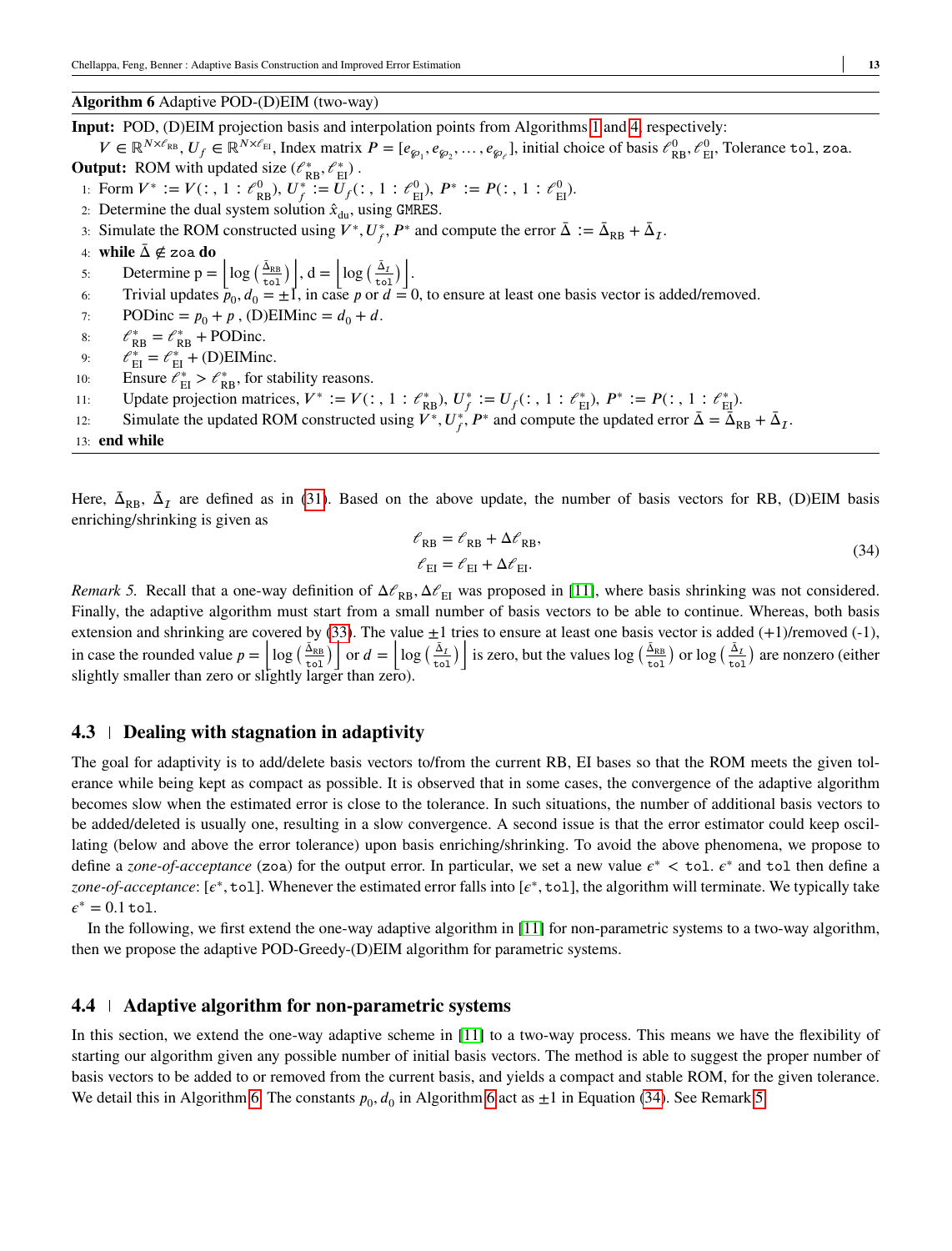## <span id="page-13-0"></span>**Algorithm 7** Adaptive POD-Greedy-(D)EIM

**Input:** Parameter training set  $\Xi \subset \mathcal{P}$ , Tolerance tol,  $\epsilon_{\text{pop}}$  (or  $\epsilon_{\text{def}}$ ).

- **Output:** RB Basis  $V \in \mathbb{R}^{N \times \ell_{RB}}$ , (D)EIM basis and interpolation points  $U_{\text{FI}}, P_{\text{FI}} \in \mathbb{R}^{N \times \ell_{EI}}$ .
- 1: In case of non-parametric dual system, precompute the approximate solution to the dual system  $(\hat{x}_{du})$ , using GMRES.
- 2: Initialize,  $V = [$ ],  $V_{du} = [$ ],  $U_{EI} = [$ ],  $P_{EI} = [$ ],  $\ell_{RB} = 1$ ,  $\ell_{EI} = 1$ . Initial  $\mu^*$ : a random parameter from  $\Xi$ .
- 3: **while**  $\mathbf{do}\bar{\Delta}(\mu^*) \notin \mathsf{zoa}$
- 4: Compute FOM at  $\mu^*$  and obtain snapshots,  $X = [x(t_1, \mu^*), x(t_2, \mu^*), \dots, x(t_K, \mu^*)]$ .
- 5: Update the projection matrix.  $\bar{X} := X \text{Proj}_{\mathcal{V}}(X) \xrightarrow{\text{SVD}} U \Sigma W^T$ ,  $\mathcal{V}$  is the subspace spanned by the columns of *V*.
- 6:  $V \leftarrow \text{orth}\{V, U(:, 1 : \ell_{\text{RB}})\}.$
- 7: Update\_EI.
- 8: Update<sub> $-V_{du}$ </sub>, in case of parametric dual system.
- 9:  $\mu^* := \arg \max_{\mathbb{Z}} \bar{\Delta}(\mu).$
- 10: Adapt\_basis\_update.
- 11: **end while**

*Remark 6.* In our numerical experiments, we noticed that in some cases, when  $\ell_{\text{EI}}^* < \ell_{\text{RB}}^*$ , the ROM is no longer stable. Therefore, in Step 10 of Algorithm [6](#page-12-0) we set the number of EI basis vectors  $(\ell_{\text{EI}}^*)$  to be larger than that of the RB basis vectors  $(\mathscr{C}_{RB}^*).$ 

*Remark 7.* Note that the inputs of Algorithm [6](#page-12-0) are the POD and DEIM basis computed by standard algorithms, where both bases are conservatively computed to guarantee accuracy of the ROM. The adaptive algorithm chooses proper basis vectors from the POD and DEIM basis, respectively, in order to construct a more compact and stable ROM. One starts from an initial choice for the POD and DEIM basis combination. Both basis vectors are then iteratively updated, based on the output error estimator.

## **4.5 Adaptive algorithm for parametric systems**

For standard implementation of the POD-Greedy algorithm combined with interpolation of the nonlinear part, the (D)EIM basis and interpolation indices are usually pre-computed outside of the greedy loop. This separate basis generation often leads to a less compact ROM. In addition, (D)EIM needs FOM simulations at all samples in a training set, which is time consuming especially for problems needing many time steps for one simulation, e.g., the batch chromatographic model presented in Section Section [5.](#page-14-0) In [\[10\]](#page-24-8), POD-Greedy and EIM are implemented such that at each iteration of the greedy algorithm, a single basis vector is added to the current reduced bases and the interpolation bases, respectively. The most recent work that addresses this issue can be found in [\[4,](#page-24-6) [9\]](#page-24-7). As has been discussed in the introduction, there are major differences between those existing algorithms and our proposed algorithm.

Algorithm [7](#page-13-0) is the proposed adaptive POD-Greedy-(D)EIM algorithm. Algorithms [8,](#page-14-1) [9](#page-14-2) and [10](#page-14-3) are the supporting functions needed. The basic idea of Algorithm [7](#page-13-0) is that starting from the first selected parameter  $\mu^*$ , the RB basis and the (D)EIM basis are updated simultaneously but not trivially. The number of the RB and (D)EIM basis vectors  $\ell_{RB}$  and  $\ell_{EI}$  are determined by [\(34\)](#page-12-1), and updated in the subroutine  $Adapt\_basis\_update$ . The reduced basis matrix  $V$  is updated in Step 5 of Algorithm [7,](#page-13-0) where instead of using  $\ell_{RB} = 1$  as in the standard case,  $\ell_{RB}$  is adaptively computed by Adapt\_basis\_update. The interpolation basis matrix  $U_{\text{EI}}$  is updated by the subroutine Update\_EI, which essentially implements the interpolation algorithm DEIM or EIM. The dual system is also reduced by the reduced basis method implemented in the subroutine Update<sub> $-V_{\text{du}}$ </sub>. It is clear that FOM simulations are only needed for those selected parameters  $\mu^*$ , not for all parameters in the training set  $\Xi$ . Algorithm [10](#page-14-3) determines the number of RB and (D)EIM basis vectors ( $\ell_{\rm RB}, \ell_{\rm EI}$ ), that will be added/removed at each iteration.

*Remark 8.* orth $\{V, U(:, 1 : \ell_{RB})\}$  in Step 5 of Algorithm [7](#page-13-0) is an orthogonalization step for the updated RB matrix *V*. Using a modified Gram-Schmidt (MGS) procedure is recommended, where the last *p* columns in *V* represent the most recently added basis vectors in the previous iteration. In case of  $l_{RB}$  < 0, it allows direct removal of p columns from V, without influencing the previous basis vectors.

*Remark 9.* In practice, we can make use of separate tolerances for the RB, (D)EIM error in Algorithm [10,](#page-14-3) i.e. Step 1 can be modified as,  $p =$  $\log \left( \frac{\bar{\Delta}_{RB}(\mu^*)}{\sigma^2} \right)$  $\mathtt{tol}_\mathtt{RB}$ اللہ<br>ا  $, d =$  $\log \left( \frac{\Delta_{\text{I}}(\mu^*)}{\sigma_{\text{I}}^2} \right)$  $\mathtt{tol}_\mathtt{EI}$ ∵<br>∖∣ . The tolerance for (D)EIM approximation is usually set a little lower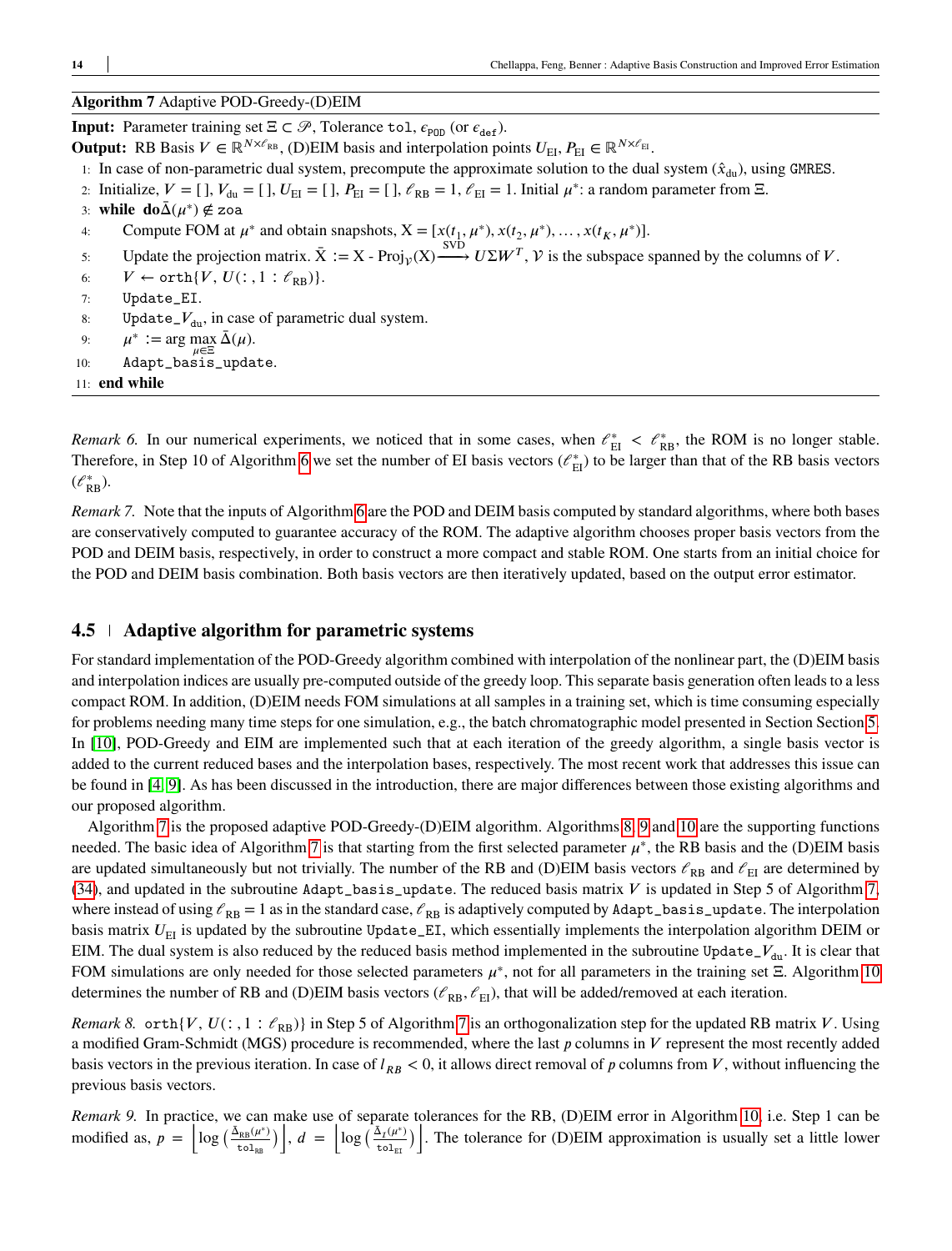### <span id="page-14-1"></span>**Algorithm 8** Update\_EI

**Input:** Snapshots of the nonlinear vector at all parameters so far selected by the greedy algorithm,  $F = [f(x(t_1, \mu), \mu), f(x(t_2, \mu), \mu), \dots, f(x(t_K, \mu), \mu)]$  for all selected  $\mu$ ,  $\ell_{\text{EI}}$ ,  $\epsilon_{\text{POD}}$  (or  $\epsilon_{\text{def}}$ ). **Output:** (D)EIM basis and interpolation points  $U_{\text{FI}}$ ,  $P_{\text{FI}}$ .

1: max\_iter =  $\ell_{\text{FI}}$  for Algorithm [3](#page-5-0) or set  $\ell = \ell_{\text{EI}}$  in Step 6 of Algorithm [4](#page-6-0) and ignore Step 3.

2: Call  $[U_f, P_f] = \text{EIM}(F, \text{max\_iter}, \epsilon_{\text{def}})$  or  $[U_f, P_f] = \text{DEIM}(F, \epsilon_{\text{svd}})$ .

## <span id="page-14-2"></span>**Algorithm 9** Update\_ $V_{\text{du}}$

**Input:**  $V_{\text{du}}$ ,  $\mu_{\text{du}}^*$ , tol.

**Output:** Updated dual projection matrix  $V_{\text{du}}$ . 1: **if**  $\bar{\Delta}_{du}(\mu_{du}^*)$  > tol **then** 

- 2: Solve full order dual system for chosen parameter  $\mu_{du}^*$  and obtain  $x_{du}(\mu_{du}^*)$ .
- 3: Update  $V_{du}$ ,  $V_{du}$   $:= \operatorname{orth}\{V_{du}, x_{du}(\mu^*_{du})\}.$
- 4:  $\mu_{du}^* := \arg \max_{\mu \in \Xi} \bar{\Delta}_{du}(\mu).$
- 5: **end if**

#### <span id="page-14-3"></span>**Algorithm 10** Adapt\_basis\_update

**Input:**  $l_{RB}$ ,  $l_{EI}$ ,  $\bar{\Delta}_{RB}(\mu^*)$ ,  $\bar{\Delta}_{I}(\mu^*)$ , tol. **Output:** Updated  $\ell_{RB}$ ,  $\ell_{EI}$ . 1:  $p =$  $\log \left( \frac{\bar{\Delta}_{RB}(\mu^*)}{t_0} \right)$ tol  $\mathbb{B}^1_1$  $, d =$  $\log \left( \frac{\bar{\Delta}_{\mathcal{I}}(\mu^*)}{\sigma^2} \right)$ tol  $\sqrt{1}$ . 2: In case  $p = 0$  or  $d = 0$ , enforce trivial update,  $p_0 = \pm 1$  or  $d_0 = \pm 1$ . 3:  $\ell_{\rm RR} = p_0 + p$ . 4:  $\mathcal{C}_\mathrm{EI} = \mathcal{C}_\mathrm{EI} + d_0 + d.$ 5: Ensure  $\ell_{\text{EI}}$  > (rank(V) +  $\ell_{\text{RB}}$ ), for stability reasons.

than that for the RB approximation. This follows from the observation that the nonlinear vector needs to be sufficiently wellapproximated to enable a good state approximation.

## <span id="page-14-0"></span>**5 NUMERICAL RESULTS**

In this section we test the proposed adaptive algorithm on three examples. All the examples we consider can be represented in the general form of [\(1\)](#page-3-0). We use the same non-parametric model as in [\[11\]](#page-24-5) to test the extended two-way adaptive Algorithm [6.](#page-12-0) Algorithm [7](#page-13-0) is tested for the other two parametric models.

## **5.1 A non-parametric example**

The model Fluidized Bed Crystallizer (FBC) is from the field of chemical engineering. Enantiomers are molecules that have the same physical, chemical properties but occur as mirror images of one another. Due to their similar propoerties, separation of the two components is not easily achieved using simple techniques, but requires sophisticated methods such as adsorption, crystallization, etc. For a more in-depth treatment, the reader is referred to [\[20\]](#page-24-18). Fig. [1](#page-15-0) shows a FBC, which is a long cylindrical column, with the walls tapering inwards as one approaches the bottom. The chemical mixture that has the two enantiomers dissolved in it (called racemate) is injected from the bottom. Some seed crystals need to be introduced into the crystallizer before it begins operation. Seed crystals are essentially the pure crystals of the enantiomer we want to isolate. The seeds are necessary for triggering the precipitation of the crystals in the racemate. During its operation, the smaller crystals move to the top of the crystallizer along with the fluid flow. Bigger crystals sink to the bottom from where they are collected and sent to a crushing device (such as an ultrasonic attentuator) to be crushed to an appropriate size and reintroduced as seed crystals. The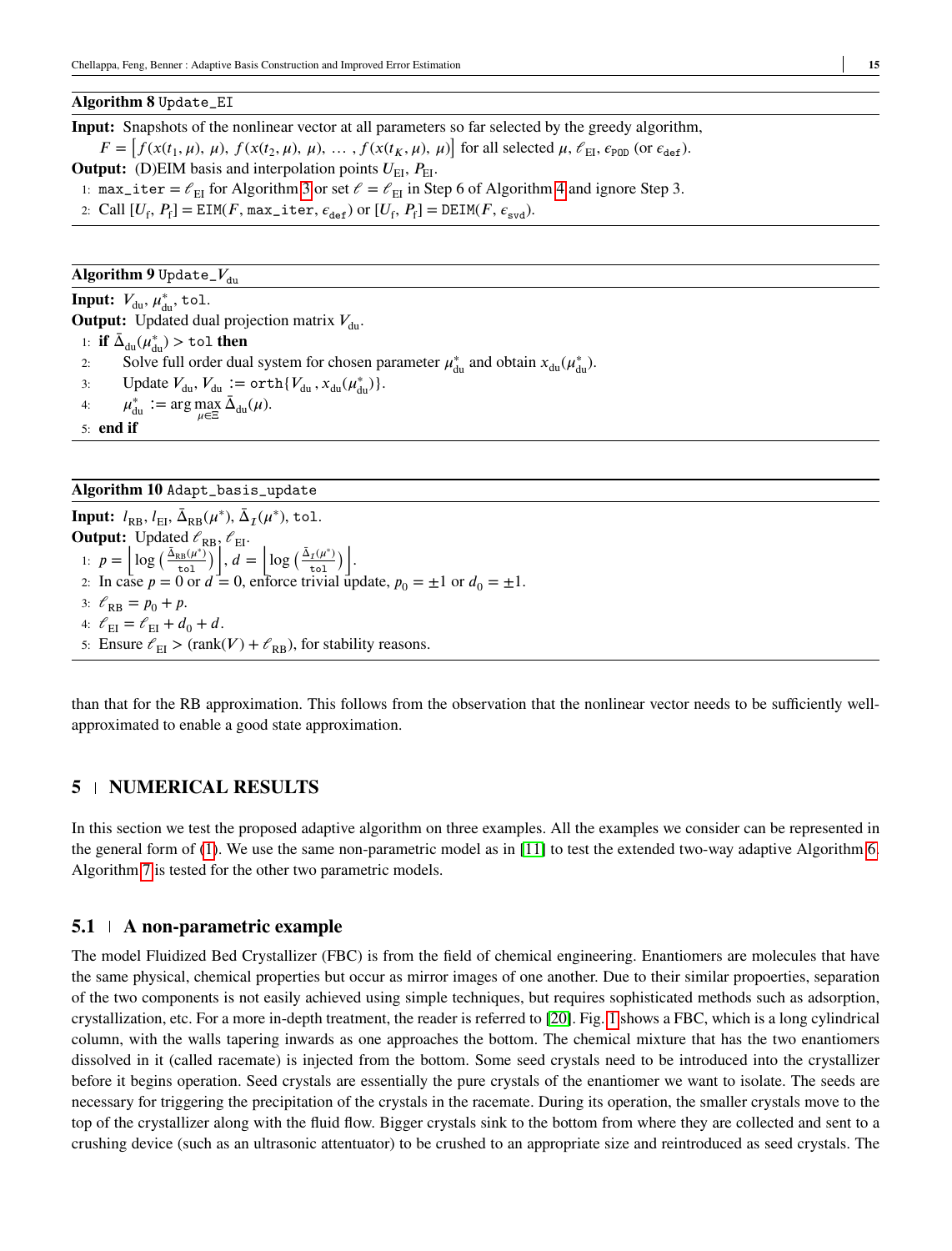<span id="page-15-0"></span>

<span id="page-15-1"></span>**FIGURE 1** Model of the Fluidized bed crystallizer [\[11\]](#page-24-5).

crystallization process is governed by a set of conservation formulas, called the population balance equations which are PDEs. The PDE governing the FBC is given as:

$$
A_c(x)\frac{\partial n}{\partial t} = -\frac{\partial}{\partial x}\left(A_c(x)v_p(x, L, t)n(x, L, t)\right) + D\frac{\partial}{\partial x}\left(A_c(x)\frac{\partial n}{\partial x}\right) - A_c(x)G\frac{\partial n}{\partial L} + \dot{V}_{us}\left(n_{us}(L)\frac{\int_0^\infty n^{3}dl}{\int_0^\infty n_{us}l^3dl} - n(x, L, t)\right)\hat{\delta}(x - x_{us}),
$$
\n(35)

where

- $x$  denotes the spatial coordinate,  $L$  denotes the particle size coordinate,
- $A_c(\cdot)$  is the area of cross-section, *n* is the number size density, i.e., the number of particles per volume of size *L* at coordinate *x* at time *t*,
- $v_p$  is the plug flow velocity,
- $D$  is the dispersion constant,  $G$  is the crystal growth factor,
- $\dot{V}_{\text{us}}$  is the volume flow to/from the attenuator,
- $n_{\text{us}}(L)$  is a constant describing the distribution of the crystals coming from the attenuator.

Equation [\(35\)](#page-15-1) can be discretized and rewritten into a form as in [\(7\)](#page-7-1). Table [1](#page-16-0) gives the model parameters that we consider for the full order simulation. After discretization in space, the original system is of a size  $N = 18400$ . We use Algorithm [6,](#page-12-0) where DEIM is used to compute the interpolation basis. The tolerance for the ROM is set as to1 = 10<sup>-4</sup>. The model of the crystallizer involves a very long time to reach a cyclic state, usually 5000 seconds. However, for snapshot generation, we need only the transient portion and the first cycle of the steady state since the latter cycles behave very similarly. As a result we only need to simulate the FOM till 500 seconds for snapshot generation. Algorithm [6](#page-12-0) has been used to implement the two-way adaptivity scheme. We make use of GMRES to solve the associated dual system. It is implemented via the MATLAB<sup>®</sup> function gmres. Moreover, we use the Incomplete LU (ILU) factorization with a drop tolerance of  $10^{-3}$  as a preconditioner. The GMRES tolerance is set to be  $10^{-6}$ .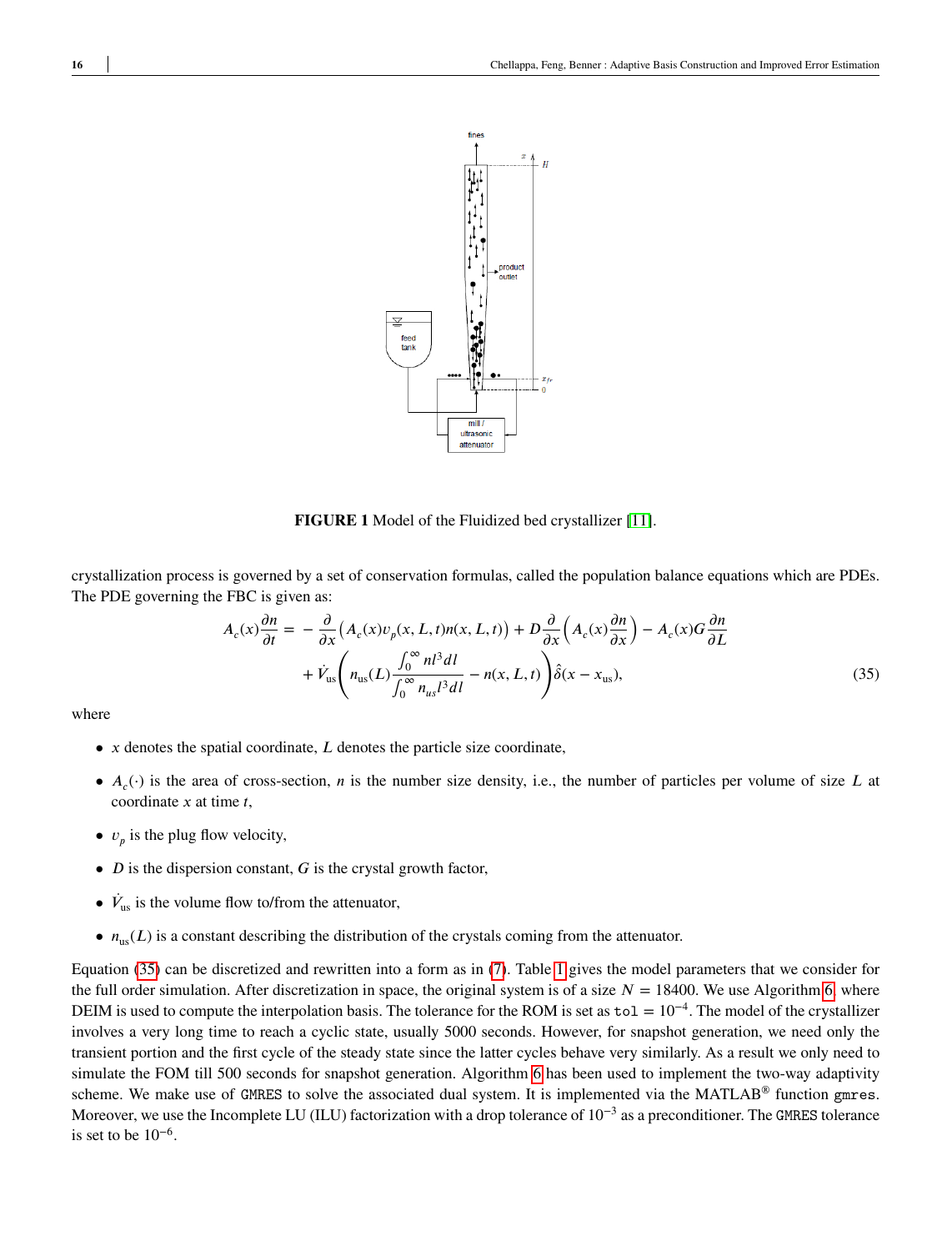| Interpolation |       |          | $[0, T]$ (s)   tolerance | $\epsilon_{\rm POD}$ |
|---------------|-------|----------|--------------------------|----------------------|
| DEIM          | 18400 | [0, 500] | $10^{-4}$                | $10^{-10}$           |

**TABLE 1** Simulation data for the FBC.

<span id="page-16-1"></span><span id="page-16-0"></span>

**FIGURE 2** FBC adaptive increment.

| Process  | Initial              |    | Final   |    | <b>Iterations</b> |  |
|----------|----------------------|----|---------|----|-------------------|--|
|          | <b>R<sub>B</sub></b> | EI | $R$ $R$ | E  |                   |  |
| Increase |                      |    | 16      | 20 |                   |  |
| Decrease | 21                   | 39 |         |    |                   |  |

**TABLE 2** Simulation results for the FBC example.

<span id="page-16-2"></span>Fig. [2a](#page-16-1) shows the adaptive generation of POD and DEIM basis starting from small initial numbers of  $\ell_{RB}$ ,  $\ell_{EI} = (3, 8)$ . The error estimator is below the tolerance after 9 iterations, showing that Algorithm [6](#page-12-0) terminates. The adaptive process results in a final ROM of  $(\ell_{RB}, \ell_{EI}) = (16, 20)$  basis vectors. The size of the ROM would be  $r = 60$ , with  $(\ell_{RB}, \ell_{EI}) = (60, 61)$ , without adaptivity. Moreover, using the Standard POD algorithm and setting  $\epsilon_{\text{POD}} = 10^{-4}$  $\epsilon_{\text{POD}} = 10^{-4}$  $\epsilon_{\text{POD}} = 10^{-4}$  in Algorithm 1 does not guarantee that the output error of the ROM is also below the tolerance.

For a pair of big initial values:  $(\ell_{RB}, \ell_{EI}) = (31, 39)$ , the iterations of Algorithm [6](#page-12-0) are shown in Fig. [3a.](#page-17-0) In the beginning, the error estimator is below 10−5, indicating that the ROM is very accurate and there is possibility to further reduce the size of the ROM. After 7 iterations, the reduced basis vectors from POD as well as the DEIM basis vectors are adaptively adjusted to  $(\ell_{\rm RR}, \ell_{\rm EI})$  = (17, 28). These results have been summarised in Table [2.](#page-16-2) In Figs. [2a](#page-16-1) and [3a,](#page-17-0) the true error is the mean error defined by the left hand side of [\(31\)](#page-11-0) and the corresponding error estimator is defined by the right hand side of the same inequality.

In Figs. [2b](#page-16-1) and [3b,](#page-17-0) we compare the effectivities of the original and the modified error estimators. On the one hand, both error estimators show good effectivities and are relatively sharp. On the other hand, the modified error estimator clearly outperforms the original estimator, especially in the final step of the algorithm. Finally, Figs. [4a](#page-17-1) and [4b](#page-17-1) compare the modified error estimator for the final ROM over all time steps  $t_k$ , with the true error, in the increasing and decreasing cases, respectively. Fig. [4](#page-17-1) not only shows the sharpness of the modified error estimator, especially for the cyclic state in the time interval [200*,* 500]s, but also verifies the reliability of the error estimator.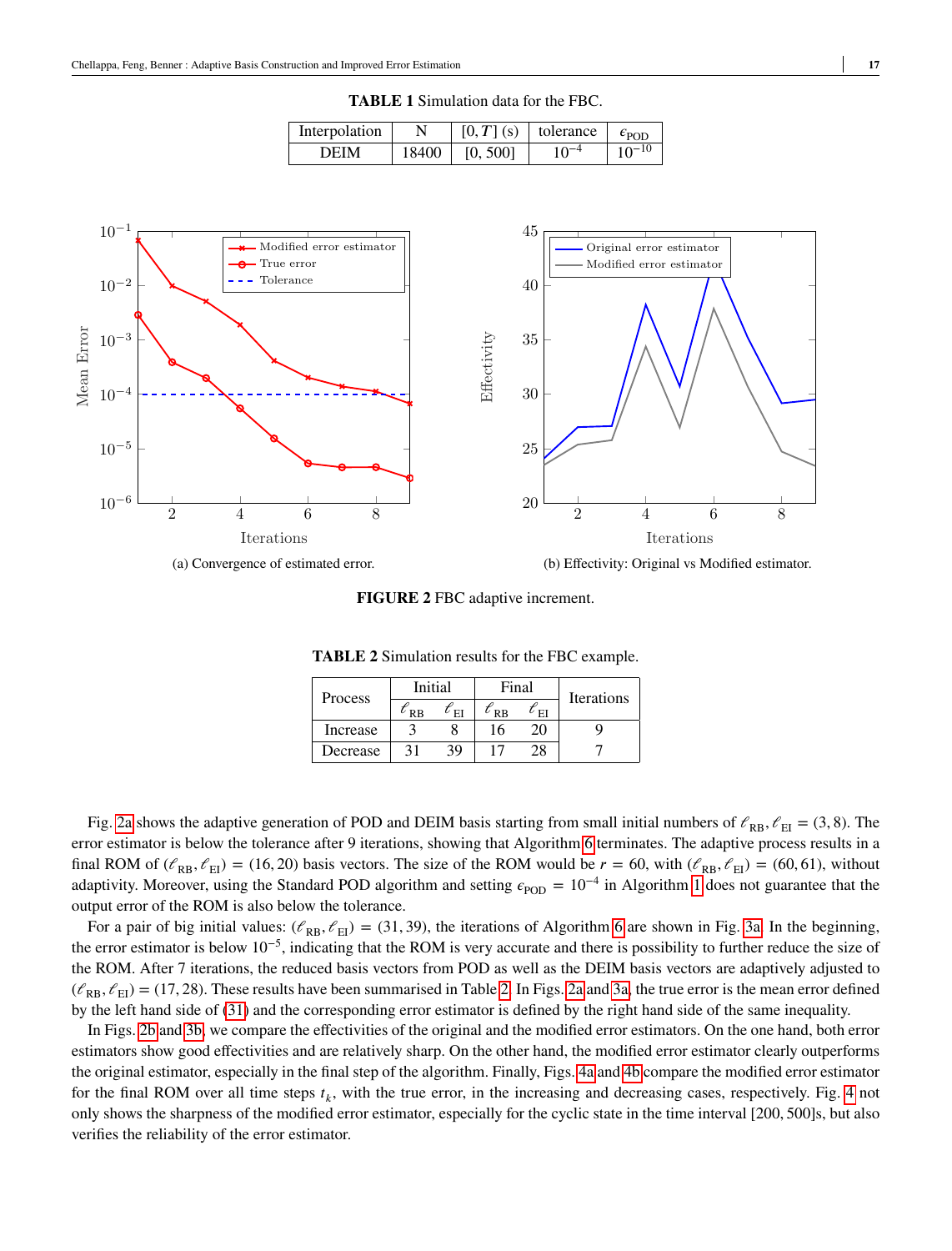<span id="page-17-0"></span>

(a) Convergence of estimated error.

**FIGURE 3** FBC adaptive decrement.

<span id="page-17-1"></span>

**FIGURE 4** Final ROM error over all time for the FBC.

## **5.2 Parametric example**

We consider two examples of parametric systems. The first is the viscous Burgers' equation and the second is a chemical process called batch chromatography. The former is an example with a parametric dual system while the latter has a non-parametric dual system.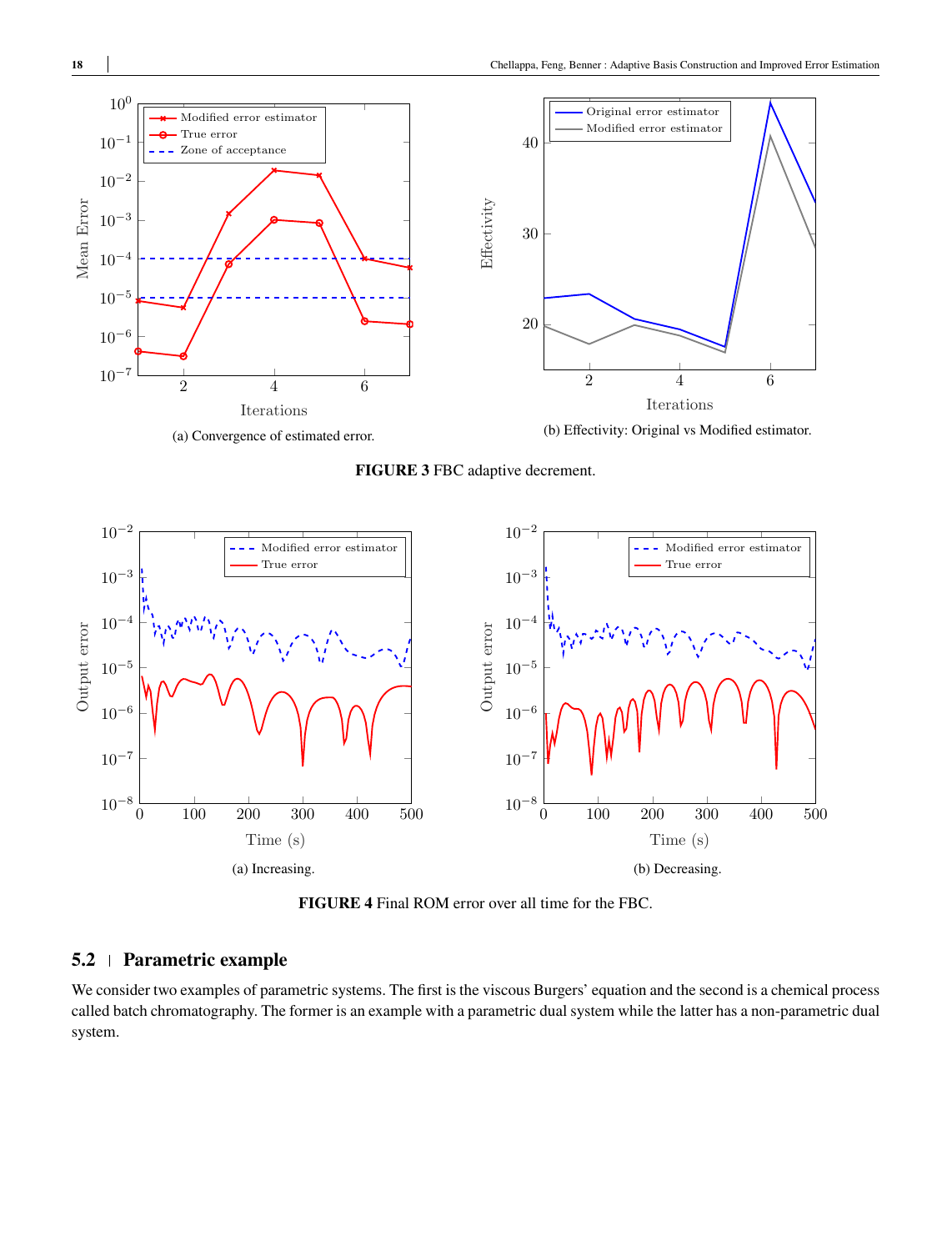<span id="page-18-1"></span><span id="page-18-0"></span>

| Interpolation |     | $[0, T]$ (s) | Parameter training set $(E)$                             | tolerance | $\epsilon_{\text{def}}$ |
|---------------|-----|--------------|----------------------------------------------------------|-----------|-------------------------|
| EIM           | 500 | [0,2]        | 100 log-uniformly distributed samples<br>in $[0.0005,1]$ | $10^{-3}$ | $10^{-10}$              |

**TABLE 3** Simulation parameters for the Burgers' equation.



<span id="page-18-2"></span>**FIGURE 5** Convergence of the greedy algorithms: Algorithm [5](#page-6-1) vs Algorithm [7.](#page-13-0)

**TABLE 4** Runtime comparison for the Burgers' equation.

| Method                        | runtime $(s)$ | Method     | runtime $(s)$                                    |  |
|-------------------------------|---------------|------------|--------------------------------------------------|--|
| Adaptive                      | 606           | <b>SVD</b> |                                                  |  |
| Non-adaptive                  | 933           | <b>RBF</b> | 0.4                                              |  |
| (a) Adaptive vs non-adaptive. |               |            | (b) Inf-sup constant computed over training set. |  |

## **Burgers' equation**

We test the proposed Adaptive POD-(D)EIM-Greedy algorithm on the one-dimensional viscous Burgers' equation defined in the domain  $\sigma \in \Omega := [0, 1]$ . The parameter that varies is the viscosity. The equation and initial boundary conditions are given as

$$
\frac{\partial w}{\partial t} + w \frac{\partial w}{\partial \sigma} = \mu \frac{\partial^2 w}{\partial \sigma^2} + s(\sigma, t),
$$
  
\n
$$
w(\sigma, 0) = 0,
$$
  
\n
$$
\frac{\partial w(1, t)}{\partial \sigma} = 0,
$$
\n(36)

where  $w := w(\sigma, t) \in \mathbb{R}^N$  is the state variable.  $s(\sigma, t)$  is the source/input term,  $\mu$  is the viscosity. The output is taken at the last spatial point in the domain:  $y = w(1, t)$ . We consider  $s(\sigma, t) \equiv 1$ .

The simulation parameters are listed in Table [3.](#page-18-0) A training set,  $\Xi$  is formed by 100 log-uniformly distributed samples in the parameter domain  $\mathcal{P} := [0.0005, 1]$ . The model has  $N = 500$  equations after discretization in space. We make use of EIM to treat the nonlinear term. We set  $\epsilon_{\text{def}}$  to be 10<sup>-10</sup> in Algorithm [7.](#page-13-0) A time step of  $\Delta t = 4 \cdot 10^{-4}$  was used, with the snapshots collected every 10<sup>th</sup> time step. In Fig. [5,](#page-18-1) we compare the Standard POD-Greedy-(D)EIM with the proposed Adaptive POD-Greedy-(D)EIM algorithm. It can be seen that using the latter leads to a much quicker convergence of the greedy loop: 10 iterations as compared to 16 iterations that the standard greedy algorithm needs. We show the convergence of the modified error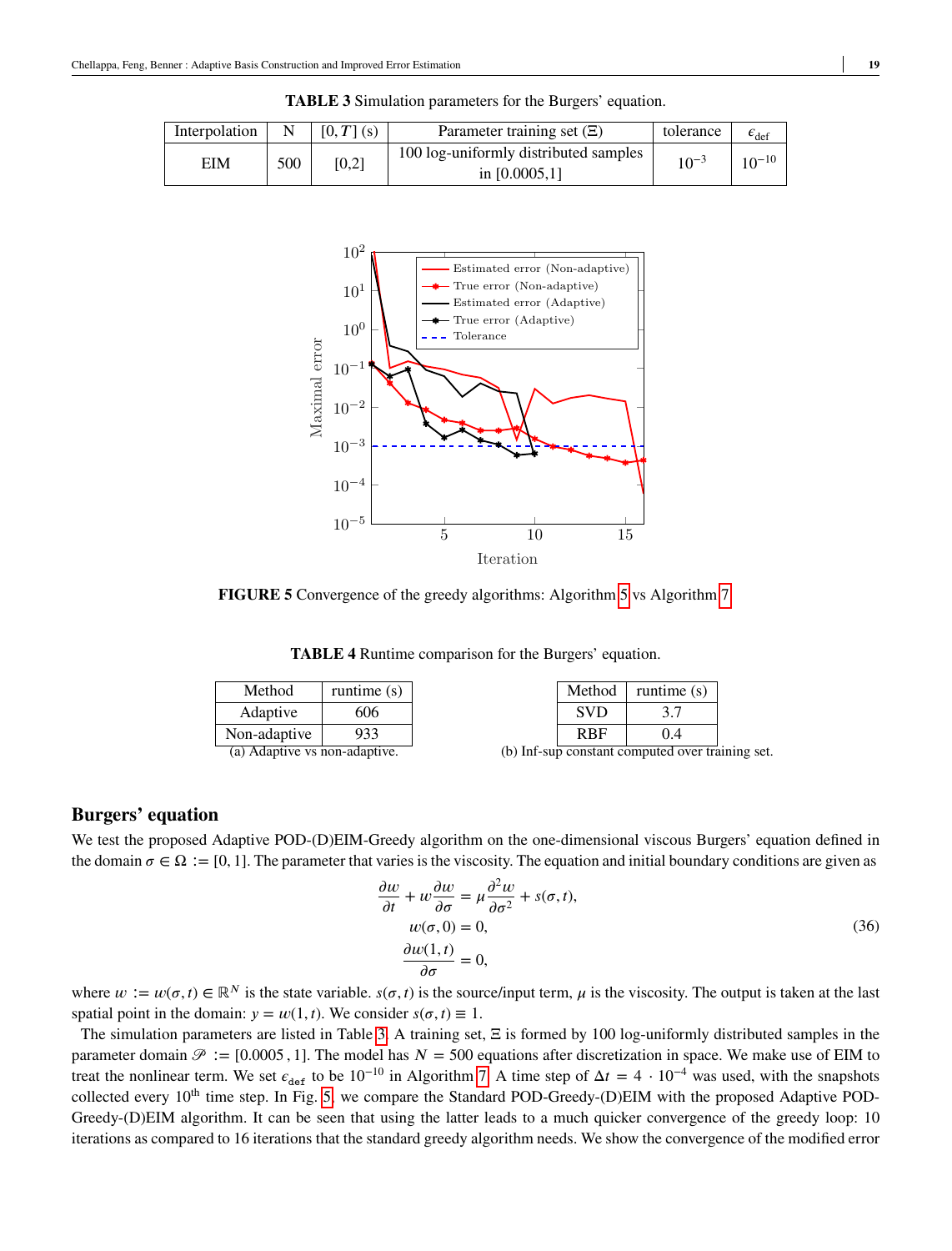<span id="page-19-0"></span>

<span id="page-19-1"></span>**FIGURE 6** Algorithm [7.](#page-13-0) (a) Adaptive increment of RB vs EIM basis vectors. (b) Effectivity: Original vs modified estimator.



**FIGURE 7** Burgers' equation output at  $\mu = 5.10^{-4}$ .

estimator and the true error for both algorithms. In Fig. [5](#page-18-1) and Fig. [9a](#page-22-0) the maximal errors are defined over all the parameters in the training set  $\Xi$ . In particular,  $\bar{\Delta}_{\text{max}} := \max_{\mu \in \Xi} \bar{\Delta}(\mu)$ , where  $\bar{\Delta}(\mu)$  is defined in [\(31\)](#page-11-0). The maximal true error is defined as: max<br>*µ*∈Ξ 1 *𝐾*  $\sum_{i=1}^{K} ||y^{t_i} - \bar{y}_r^{t_i}||$ , where  $t_i$ , with  $i = 1, 2, ..., K$ , are the time instances where the snapshots are taken. The improved convergence of Algorithm [7](#page-13-0) is a direct consequence of enriching the basis in an adaptive manner.

In Fig. [6a,](#page-19-0) we plot the successive increments of the RB, EIM basis vectors. Starting from a value of 1 for each, we can see that the biggest jumps are at the first few steps when the output error is estimated to be large. Subsequent steps moderate the number of basis vectors to be added, as the algorithm converges. We end up with a final value of  $(\ell_{RB}, \ell_{EI}) = (14, 40)$  for the RB, EIM basis respectively. As for the standard implementation, where the EIM basis is precomputed outside the greedy loop, the resulting ROM has dimension ( $\ell_{RB}$ ,  $\ell_{EI}$ ) = (16, 154). Thus, our proposed algorithm not only produces a ROM that meets a certain tolerance, but also leads to a more compact ROM.

In Table [4a,](#page-18-2) we show the runtime taken for the Adaptive and Non-adaptive greedy algorithms till convergence. The adaptive algorithm needs much less time. The reduced runtime of the adaptive approach is mainly contributed by the reduced number of FOM simulations. For the inf-sup constant (the smallest singular value of the system matrix) we apply radial basis function interpolation. From Table [4b,](#page-18-2) it is clear that the RBF approach is much faster as compared to using SVD to determine the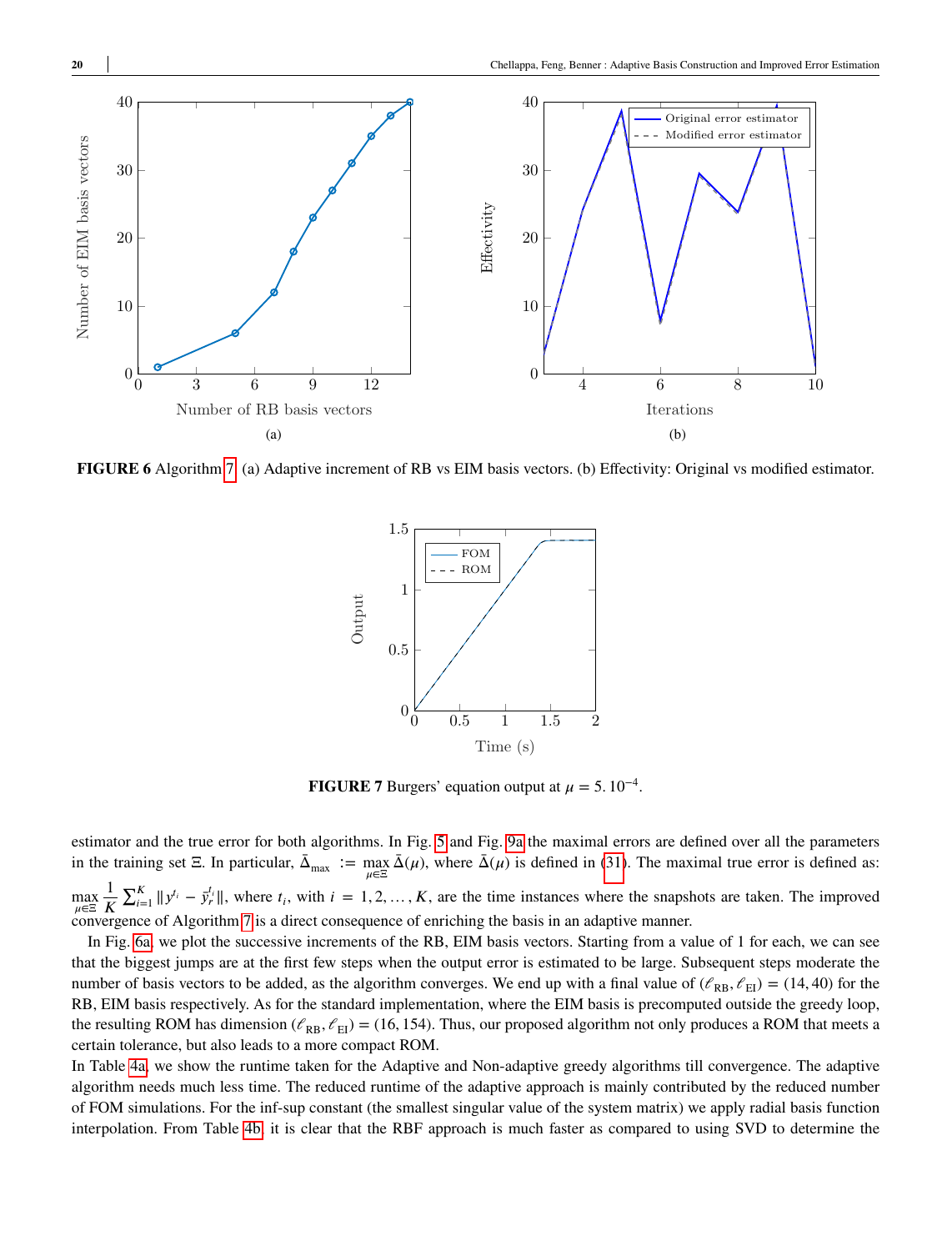<span id="page-20-0"></span>

**FIGURE 8** The schematic of a batch chromatographic process [\[29\]](#page-25-3).

smallest singular value of the system matrix. One can imagine, the savings in time would be much more significant for largescale systems with *N*  $\gg$  500. Fig. [7](#page-19-1) shows the output *y*(*t*,  $\mu$ ) of the FOM and *y<sub>r</sub>*(*t*,  $\mu$ ) of the ROM at  $\mu = 5.10^{-4}$ . The ROM solution is nearly indistinguishable from the FOM solution.

#### **Batch chromatography model**

The last example is from batch chromatography, a process used to separate components of a mixture. We give the schematic of the process in Fig. [8.](#page-20-0) The mixture containing two components that need to be separated is periodically injected at one end of the column. In the column, a static bed of a substance called the stationary phase is present. The injected mixture has to pass through this stationary phase. Batch chromatography relies on the phenomenon of adsorption. The components that need to be separated have different adsorption affinities towards the stationary phase and hence tend to move through the column with varying velocities. The separated components are then collected at the end of the column. The time of collecting the two components of the original mixture is determined based on the required purity specifications. The dynamic equations for the process can be given as,

$$
\frac{\partial c_z}{\partial t} + \frac{1 - \epsilon}{\epsilon} \frac{\partial q_z}{\partial t} = -\frac{\partial c_z}{\partial x} + \frac{1}{Pe} \frac{\partial^2 c_z}{\partial x^2},
$$
  

$$
\frac{\partial q_z}{\partial t} = \frac{L}{Q/\epsilon A_c} \kappa_z (q_z^{eq} - q_z),
$$
 (37)

<span id="page-20-1"></span>where

- $c_z$ ,  $q_z$  are the concentrations of the two components ( $z = a$ ,  $b$ ) to be separated, in the solid and the liquid phase, respectively,
- $\epsilon$  is the column porosity, *Pe* is the Peclet number, *L* is the length of the column, *Q* is the volumetric feed flow rate,  $A_c$  is the cross-section area and  $\kappa_z$  the mass transfer coefficient,
- $q_z^{\text{eq}}$  is the adsorption equilibrium and it is the nonlinear term in the equation. It can be given as,

$$
q_z^{\text{eq}} = \frac{H_{z1}c_z}{1 + K_{a1}c_a^f c_a + K_{b1}c_b^f c_b} + \frac{H_{z2}c_z}{1 + K_{a2}c_a^f c_a + K_{b2}c_b^f c_b},
$$

•  $H_{z1}$ ,  $H_{z2}$  are Henry's constants,  $K_{z1}$ ,  $K_{z2}$  are thermodynamic coefficients and  $c_z^f$  is the feed concentration of each component  $(z = a, b)$ .

The PDE defining the batch chromatographic process is discretized using the finite volume method in space and a Crank-Nicolson scheme in time. Thus we have

$$
Ec_z^{k+1} = Ac_z^k + d_z^k - \frac{1 - \epsilon}{\epsilon} \Delta th_z^k,
$$
  
\n
$$
q_z^{k+1} = q_z^k + \Delta th_z^k.
$$
\n(38)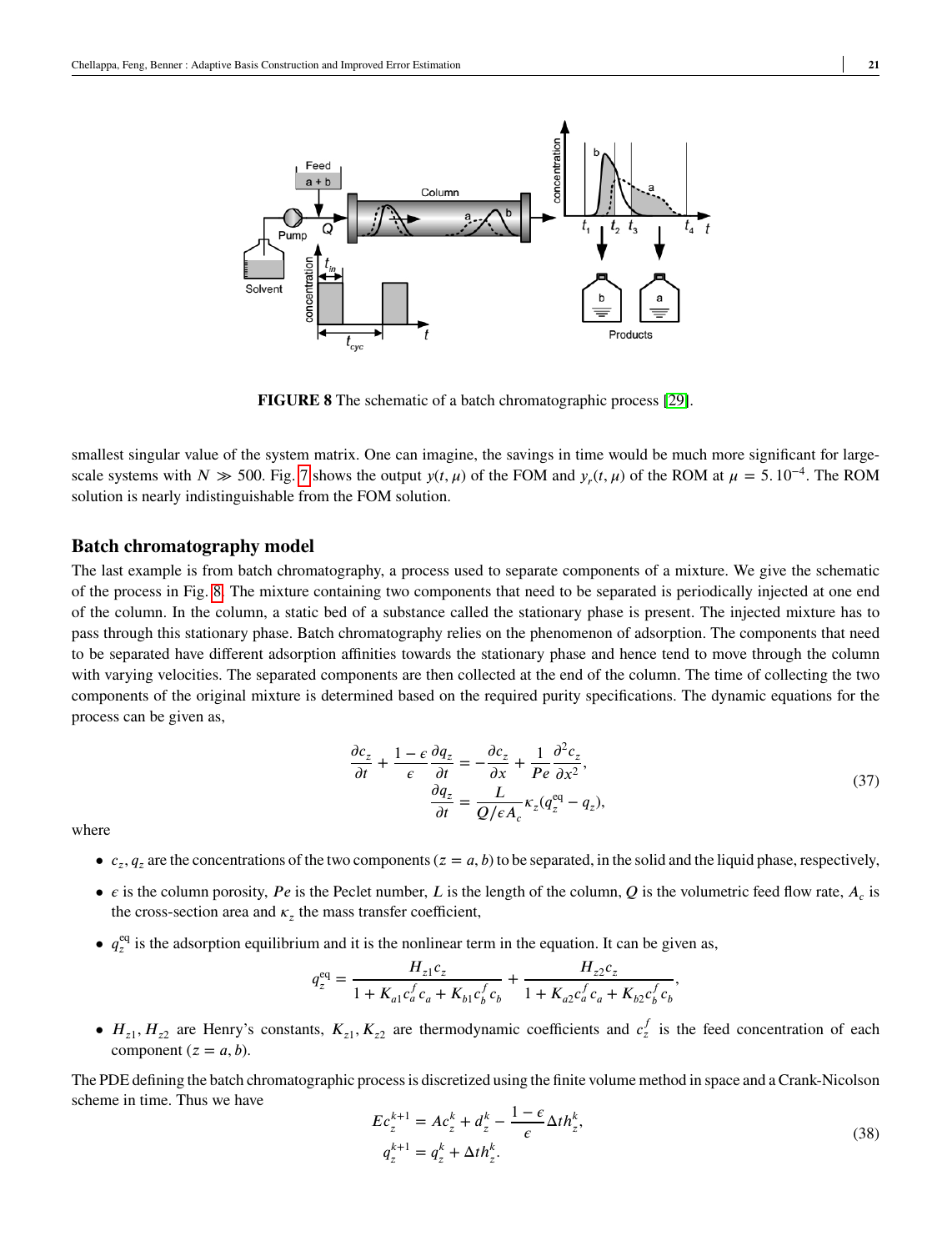**TABLE 5** Simulation parameters for the batch chromatography equation.

<span id="page-21-0"></span>

| Interpolation | N    | Parameter training set $\Xi$                                                | tolerance | $\epsilon_{\text{POD}}$ |
|---------------|------|-----------------------------------------------------------------------------|-----------|-------------------------|
| <b>DEIM</b>   | 1000 | 60 samples uniformly distributed<br>in $[0.0667, 0.1667] \times [0.5, 2.0]$ | $10^{-4}$ | $10^{-10}$              |

Here,  $E$ ,  $A$  are both non-parametric tri-diagonal matrices. The injection time  $t_{in} \in [0.5, 2.0]$  and the volumetric feed flow rate  $Q \in [0.0667, 0.1667]$  are the two parameters of interest.  $d_z^k$  depends on  $t_{in}$ . In particular,

$$
d_z^k = d_0^k (1, 0, 0, \dots, 0)^T,
$$

where  $d_0^k := \Delta x Pe \left( \frac{\Delta t}{2\Delta x} \right)$  $\frac{\Delta t}{2\Delta x} + \frac{\Delta t}{Pe\Delta}$  $Pe\Delta x^2$  $\mathbf{v}$  $\chi(t^k)$ . The term  $\chi(t^k)$  can be given as  $\chi(t^k) = 1$  if  $t^k \in [0, t_{in}],$  else 0.

 $h_z^k$  just corresponds to the right hand side of the second equation in [\(37\)](#page-20-1), showing its dependency on *Q*. Additionally, we note that for this example, we use the Adaptive Snapshot Selection (AdSS) technique [\[6\]](#page-24-19) to reduce the computational cost of SVD inside the DEIM algorithm and the greedy loop.

#### **Adaptive Snapshot Selection (AdSS).**

For models where the number of time steps is large, it is often cumbersome to perform the SVD on such a large snapshot matrix. AdSS serves as a pre-treatment step to avoid this difficulty. It is essentially an algorithm to determine the linear dependency of successive vectors in the snapshot matrix. The angle between a new vector and the last selected vector is evaluated. If it falls below a tolerance it means that the new vector is almost linearly dependent on the last selected vector and thus can be discarded. For more details on this approach the reader is referred to [\[28\]](#page-25-6). Finally, a much thinner snapshot matrix is obtained, reducing the costs of SVD in either the DEIM or the POD-Greedy algorithm.

The parameters used for the simulations are shown in Table [5.](#page-21-0) Since EIM is used for the Burger's equation, for this example, we use DEIM as the interpolation method, to show the flexibility of the adaptive algorithm. We set  $\epsilon_{\text{POD}}$  to be 10<sup>-10</sup>. The system dimension is  $N = 1000$ . We take 60 uniformly distributed parameters  $\mu := (Q, t_{in})$  from the parameter domain. The simulation time varies depending on the choice of  $Q$ . This is due to the fact that the volumetric feed flow  $(Q)$  determines the speed of flow of the components through the column. This speed in turn determines the time for which the model needs to be simulated per switching cycle. The tolerance for the ROM error is set as  $10^{-4}$ .

The dual system is a linear algebraic system without parameters, therefore, we propose to use the Krylov method GMRES (with the same configurations as done for the FBC example in Section 5.1) to compute the approximate solution to the dual system. The results are to be compared with the one obtained using the primal reduced basis to reduce the dual system.

As for the Burgers' equation, for the batch chromatography example, we show the convergence of the modified error estimator and the corresponding true error, taken as the maximum over all parameters in Ξ, for each iteration. As can be seen from Fig. [9a,](#page-22-0) the proposed Adaptive POD-Greedy-(D)EIM algorithm results in a quicker convergence as compared to the Standard POD-Greedy. The Standard POD-Greedy results in a ROM of size  $(\ell_{RB}, \ell_{EI}) = (47, 109)$  in 47 iterations, whereas the proposed Adaptive POD-Greedy method leads to a ROM of size  $(\ell_{RB}, \ell_{EI}) = (46, 50)$  in 29 iterations. In Fig. [9b,](#page-22-0) the adaptive increase of the RB, DEIM basis vectors is shown. Similar to the Burgers' equation, the largest jumps are in the first few steps when the error is large. In Fig. [10a,](#page-22-1) we compare the effectivities of the original and the modified error estimators. The modified estimator offers more efficient results. This is due to the combination of two facts,

- the use of GMRES for solving the dual system leads to a faster decay of the dual residual norm.
- the second term of the modified error estimator is multiplied by the term  $1 \bar{\rho}$ . From Fig. [11a](#page-23-2) we can see that  $\bar{\rho}$  tends to one as the iteration proceeds.

In Fig. [10b,](#page-22-1) we compare the effectivities of the modified error estimator in two cases: in one case, we use the primal reduced basis to reduce the dual system and get the approximate dual solution  $(\hat{x}_{du})$  from the reduced dual system; while in the other case, we use the GMRES method to solve the dual system. It is clear that the case of using GMRES results in a smaller effectivity. This is due to the fact that the residual of the dual system is very small when using a Krylov space method to solve the dual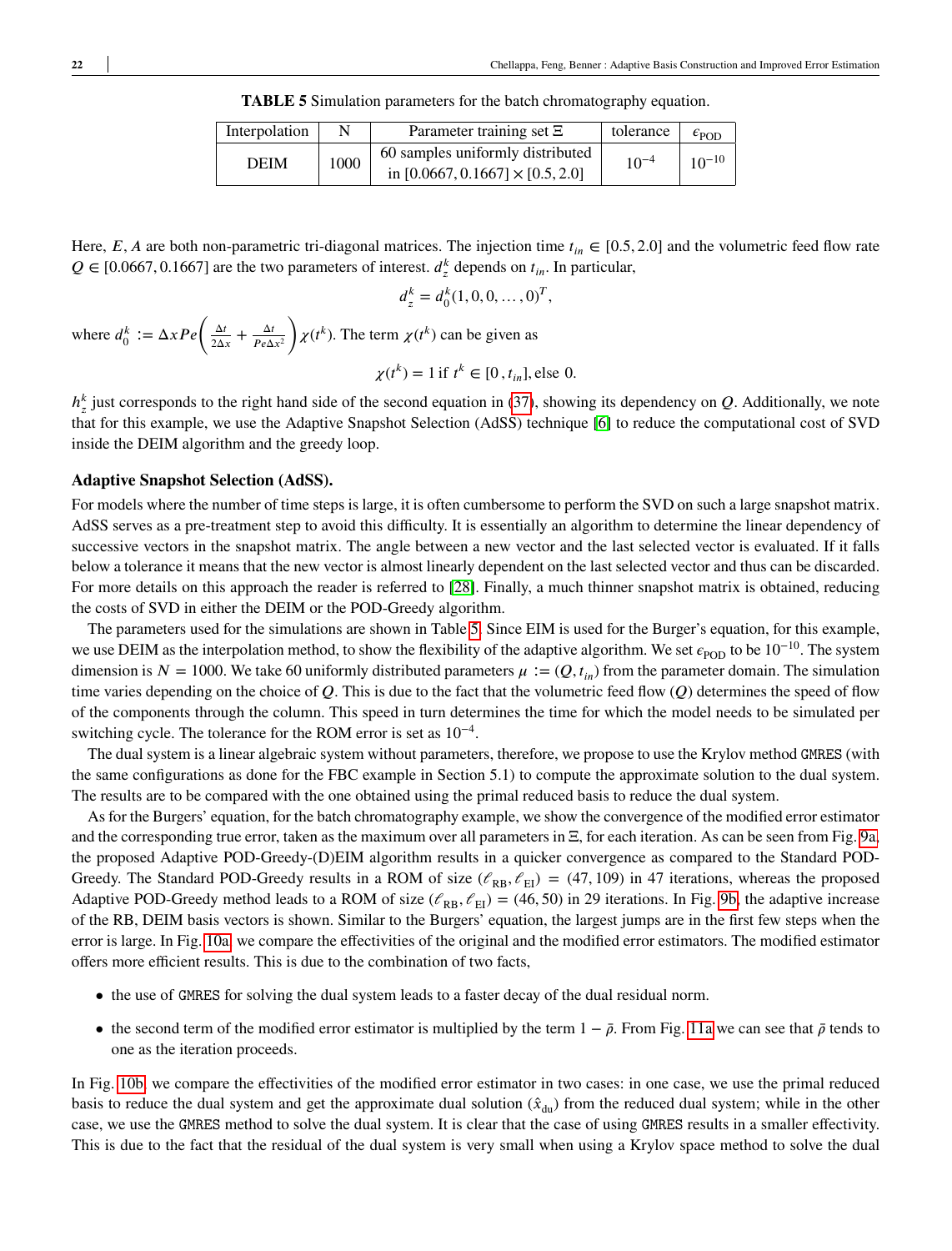<span id="page-22-0"></span>

**FIGURE 9** Batch chromatography example. (a) Convergence of the greedy algorithms: Algorithms [5](#page-6-1) and [7.](#page-13-0) (b) Adaptive increment of RB vs DEIM basis vectors.

<span id="page-22-1"></span>

**FIGURE 10** Effectivity comparison inside Algorithm [7](#page-13-0) for the batch chromatography example. (a) Effectivity: original vs modified, (b) Modified error estimator using the primal reduced basis vs GMRES for the dual system.

system. In Fig. [11b,](#page-23-2) we compare the effectivity of the original error estimator with the modified error estimator, for estimating the final ROM at the final iteration of Algorithm [7.](#page-13-0) This shows that the modified error estimator is much sharper for the final ROM. Finally, it can be seen from Table [6](#page-23-3) that the proposed adaptive approach is able to find a more compact ROM in a much shorter time.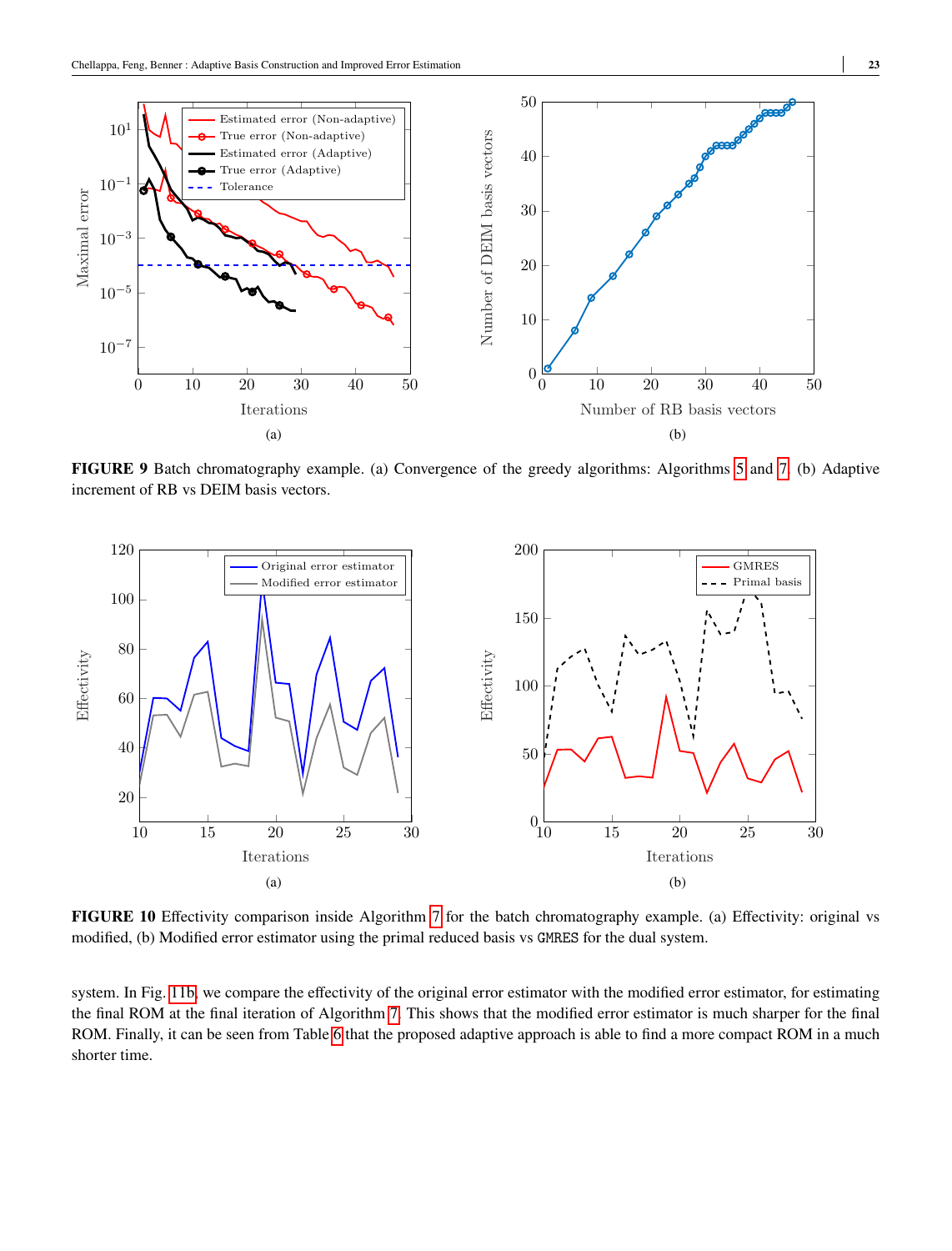<span id="page-23-2"></span>

<span id="page-23-3"></span>**FIGURE 11** Results of the adaptive process for batch chromatography. (a) The value of  $\bar{\rho}(\mu^*)$  at selected  $\mu^*$  at each iteration of Algorithm [7.](#page-13-0) (b) Effectivities of the two error estimators in [\(29\)](#page-11-3) and [\(30\)](#page-11-4), respectively.

| <b>TABLE 6</b> Runtime comparison for the batch chromatography example. |  |  |  |
|-------------------------------------------------------------------------|--|--|--|
|-------------------------------------------------------------------------|--|--|--|

| Method       | runtime $(s)$ |
|--------------|---------------|
| Adaptive     | 7140          |
| Non-adaptive | 11260         |

## **6 CONCLUSIONS**

In this work, we propose an adaptive scheme to generate the RB and (D)EIM basis. A good balance between the approximations of the state and the nonlinear term is achieved, while obtaining a ROM of desired tolerance. Whenever necessary, the proposed scheme adaptively adds new basis vectors to, or removes redundant basis vectors from the existing RB, (D)EIM projection matrices, in order to obtain a compact ROM. Expensive FOM simulations at all samples of the training set is avoided. The adaptive scheme is driven by a suitable *a posteriori* error estimator, which makes use of an appropriate dual system solver. We have tested the adaptive approach on several examples from applications. The method is shown to work successfully for both non-parametric and parametric systems. The Adaptive POD-Greedy-(D)EIM scheme is able to deliver a ROM with much fewer iterations when compared to the standard approach. Also, we demonstrated that the proposed modified error estimator offers a better effectivity when compared to a similar estimator. The current error estimator is based on a semi-implicit time discretization. Future work would be to derive an error estimator for implicit time integration schemes involving nonlinear solvers, such as the Newton method.

## **References**

- <span id="page-23-1"></span>[1] D. Amsallem, M. Zahr, Y. Choi, and C. Farhat, *Design optimization using hyper-reduced-order models*, Struct. Multidisc. Optim. **51** (2015), 919–940.
- <span id="page-23-0"></span>[2] M. Barrault, Y. Maday, N. C. Nguyen, and A. T. Patera, *An 'empirical interpolation' method: application to efficient reduced-basis discretization of partial differential equations*, C. R. Math. Acad. Sci. Paris **339** (2004), no. 9, 667–672.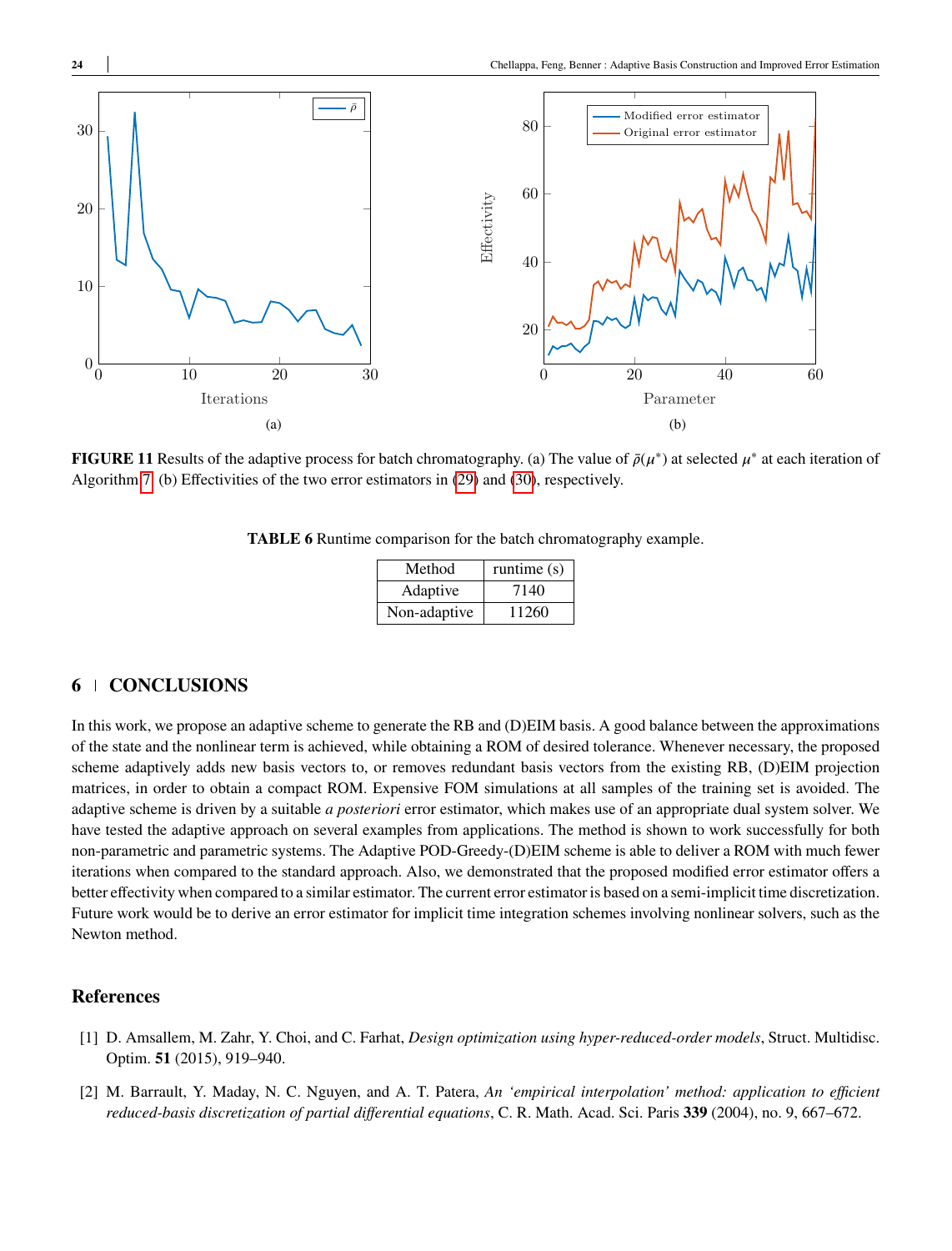- <span id="page-24-0"></span>[3] U. Baur, P. Benner, and L. Feng, *Model order reduction for linear and nonlinear systems: A system-theoretic perspective*, Arch. Comput. Methods Eng. **21** (2014), no. 4, 331–358.
- <span id="page-24-6"></span>[4] A. Benaceur, V. Ehrlacher, A. Ern, and S. Meunier, *A progressive reduced basis/empirical interpolation method for nonlinear parabolic problems*, SIAM J. Sci. Comput. **40** (2018), no. 5, A2930–A2955.
- <span id="page-24-1"></span>[5] P. Benner and T. Breiten, *Interpolation-based* <sup>2</sup> *-model reduction of bilinear control systems*, SIAM J. Matrix Anal. Appl. **33** (2012), no. 3, 859–885.
- <span id="page-24-19"></span>[6] P. Benner, L. Feng, S. Li, and Y. Zhang, *Reduced-order modeling and rom-based optimization of batch chromatography*, Numerical Mathematics and Advanced Applications - ENUMATH 2013, Springer International Publishing, 2015, pp. 427– 435.
- <span id="page-24-2"></span>[7] P. Benner, P. Goyal, and S. Gugercin,  $H_2$ -quasi-optimal model order reduction for quadratic-bilinear control systems, SIAM J. Matrix Anal. Appl. **39** (2018), no. 2, 983–1032.
- <span id="page-24-3"></span>[8] S. Chaturantabut and D. C. Sorensen, *Nonlinear model reduction via discrete empirical interpolation*, SIAM J. Sci. Comput. **32** (2010), no. 5, 2737–2764.
- <span id="page-24-7"></span>[9] C. Daversin and C. Prud'homme, *Simultaneous empirical interpolation and reduced basis method for non-linear problems*, C.R. Acad. Sci. Paris **353** (2015), no. 12, 1105 – 1109.
- <span id="page-24-8"></span>[10] M. Drohmann, B. Haasdonk, and M. Ohlberger, *Reduced basis approximation for nonlinear parametrized evolution equations based on empirical operator interpolation*, SIAM J. Sci. Comput. **34** (2012), no. 2, A937–A969.
- <span id="page-24-5"></span>[11] L. Feng, M. Mangold, and P. Benner, *Adaptive POD-DEIM basis construction and its application to a nonlinear population balance system*, AIChE J. **63** (2017), no. 9, 3832–3844.
- <span id="page-24-12"></span>[12] M. Grepl, *Reduced-basis approximation a posteriori error estimation for parabolic partial differential equations*, Ph.D. thesis, Massachussetts Institute of Technology (MIT), Cambridge, USA, 2005.
- <span id="page-24-4"></span>[13] M. Grepl, Y Maday, N. C. Nguyen, and A. T. Patera, *Efficient reduced-basis treatment of nonaffine and nonlinear partial differential equations*, ESAIM: Math. Model. Numer. Anal. **41** (2007), no. 3, 575–605.
- <span id="page-24-9"></span>[14] B. Haasdonk and M. Ohlberger, *Reduced basis method for finite volume approximations of parametrized linear evolution equations*, ESAIM: Math. Model. Numer. Anal. **42** (2008), no. 2, 277 – 302.
- <span id="page-24-13"></span>[15] B. Haasdonk and M. Ohlberger, *Efficient reduced models and a posteriori error estimation for parametrized dynamical systems by offline/online decomposition*, Math. Comput. Model. Dyn. Syst. **17** (2011), no. 2, 145–161.
- <span id="page-24-10"></span>[16] M. W. Hess, S. Grundel, and P. Benner, *Estimating the inf-sup constant in reduced basis methods for time-harmonic Maxwell's equations*, IEEE Trans. Microw. Theory Techn. **63** (2015), no. 11, 3549–3557.
- <span id="page-24-15"></span>[17] D.B.P. Huynh, D.J. Knezevic, Y. Chen, J.S. Hesthaven, and A.T. Patera, *A natural-norm successive constraint method for inf-sup lower bounds*, Comp. Meth. Appl. Mech. Eng. **199** (2010), no. 29, 1963 – 1975.
- <span id="page-24-16"></span>[18] D.B.P. Huynh, G. Rozza, S. Sen, and A.T. Patera, *A successive constraint linear optimization method for lower bounds of parametric coercivity and inf-sup lower bounds*, C.R. Acad. Sci. Paris **345** (2007), no. 8, 473 – 478.
- <span id="page-24-17"></span>[19] T. J. Mackman and C. B. Allen, *Investigation of an adaptive sampling method for data interpolation using radial basis functions*, Internat. J. Numer. Methods Engrg. **83** (2010), no. 7, 915–938.
- <span id="page-24-18"></span>[20] M. Mangold, L. Feng, D. Khlopov, S. Palis, P. Benner, D. Binev, and A. Seidel-Morgenstern, *Nonlinear model reduction of a continuous fluidized bed crystallizer*, J. Comput. Appl. Math. **289** (2015), 253 – 266.
- <span id="page-24-11"></span>[21] A. Manzoni and F. Negri, *Heuristic strategies for the approximation of stability factors in quadratically nonlinear parametrized PDEs*, Adv. Comput. Math. **41** (2015), no. 5, 1255–1288.
- <span id="page-24-14"></span>[22] C. Paige and M. Saunders, *Solution of sparse indefinite systems of linear equations*, SIAM J. Numer. Anal. **12** (1975), no. 4, 617–629.